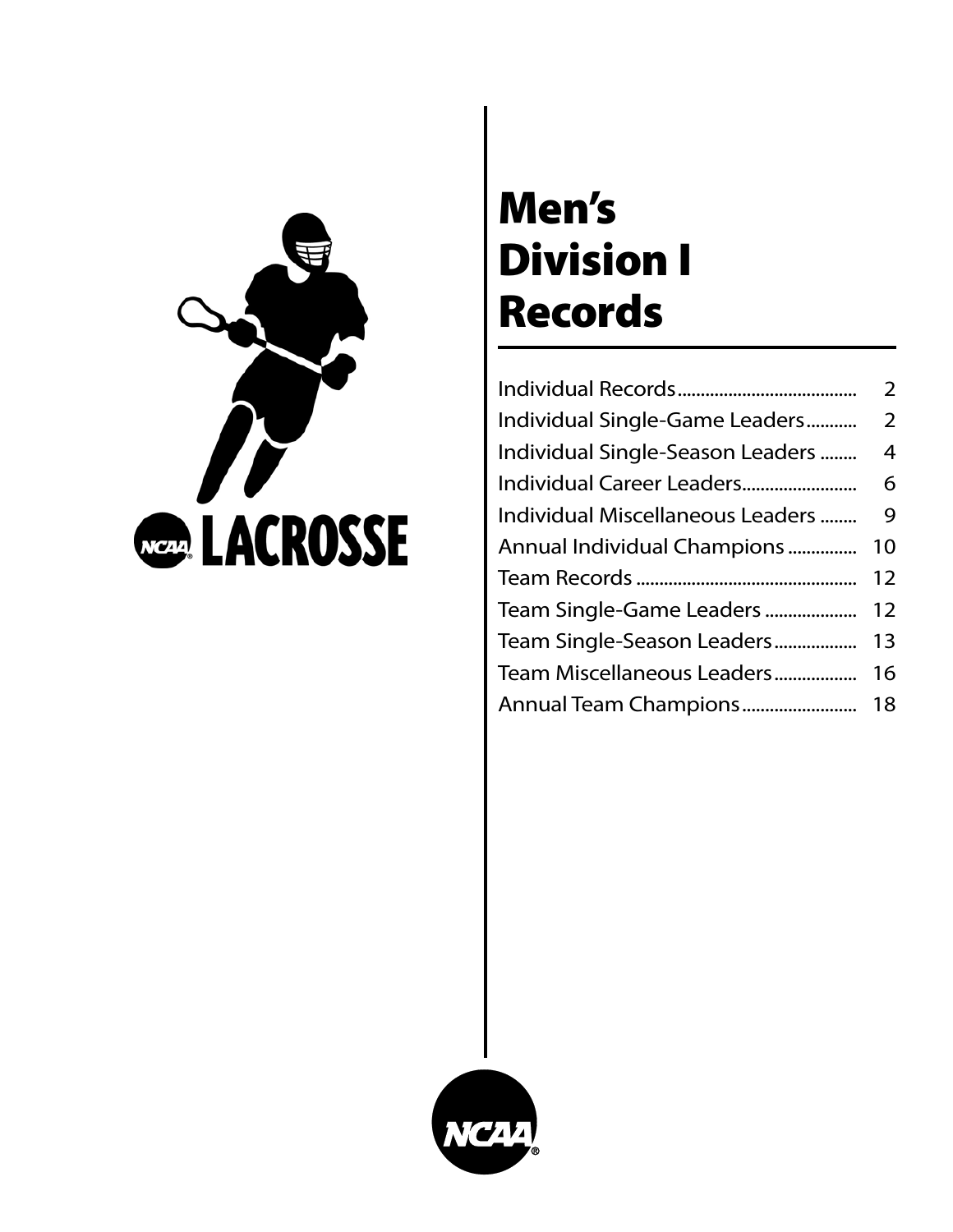# Individual Records

Official NCAA men's lacrosse records began with the 1971 season and are based on information submitted to the NCAA statistics service by institutions participating in the weekly statistics rankings, which started in 1996. Official career records include players who played at least three seasons (in a four-season career) or two (in a three-season career) in Division I during the era of official NCAA statistics. In statistical rankings, the rounding of percentages and/or averages may indicate ties where none exists. In these cases, the numerical order of the rankings is accurate.

# Scoring

#### POINTS

#### Game

- 16—Bill Woolford, Air Force vs. Colorado St., April 5, 1975 Season
- 114—Steve Marohl, UMBC, 1992 (15 games) Career
- 353—Matt Danowski, Duke, #2004-08 (170 goals, 183 assists)

#### POINTS PER GAME

#### Season

- 8.17—Dennis Fink, Drexel, 1978 (98 in 12 games) Career (Min. 160 points)
- 6.47—Tony Asterino, Siena, 1978-81 (304 in 47 games) GOALS

#### Game

11—Bob Scalise, Brown vs. Connecticut, May 5, 1971; Mike Blouin, Air Force vs. Colorado Mines, April 22, 1987; Oliver Marti, Brown vs. New Hampshire, April 21, 1993

#### Season

82—Jon Reese, Yale, 1990 (18 games)

#### Career 206—Zack Greer, Duke, \$2005-08 (67 games)

GOALS PER GAME

#### Season

- 4.83—Scott Helgans, Lehigh, 1978 (58 in 12 games)
- Career (Min. 80 goals) 4.39—Stan Cockerton, North Carolina St., 1977-80 (193
- in 44 games)

### ASSISTS

#### Game

12—Darren Lowe, Brown vs. Boston College, March 12, 1991; Steve Marohl, UMBC vs. Penn, March 18, 1992

#### Season 77—Steve Marohl, UMBC, 1992 (15 games)

#### **Career**

221—Tim Nelson, North Carolina St., 1982; Syracuse, 1983-85 (57 games)

#### ASSISTS PER GAME

- Season
- 5.25—Dennis Fink, Drexel, 1978 (63 in 12 games)

#### Career (Min. 80 assists)

4.21—Tim Goldestein, Cornell, 1987-88 (122 in 29 games)

*#Danowski was granted a fifth season of eligibility. \$Greer's Division I career is complete. He was granted a fifth season of eligibility, but competed at Bryant, a reclassifying institution, during the 2009 season.*

# Field Play

### GROUND BALLS

### Game

27—Andy Kraus, Virginia vs. Duke, March 22, 1988 Season

- 194—Geoff Snider, Denver, 2006 (17 games) Career
- 553—Alex Smith, Delaware, 2004-07 (69 games)

#### GROUND BALLS PER GAME Season

11.41—Geoff Snider, Denver, 2006 (194 in 17 games) Career (Min. 250 ground balls) 9.49—Steve Shaw, Delaware, 1983-86 (541 in 57 games)

# FACEOFF Winning PERCENTAGE

Game (Best Perfect Performance) 1.000—Zach Smith, Sacred Heart vs. Hartford, April 25, 2007 (25 of 25)

Season .776—Mark Goers, Towson, 1994 (166 of 214)

Career (Min. 500 attempts) .707—Steve Shaw, Delaware, 1983-86 (838 of 1,186)

#### FACEOFFS WON Game

30—Bill Dirrigl, Syracuse vs. SUNY Cortland, March 16, 1988; Tony Vozzolo, Army vs. Lehigh, April 1, 2003 Season

311—Alex Smith, Delaware, 2007 (19 games) Career

1,027—Alex Smith, Delaware, 2004-07 (69 games)

#### FACEOFFS ATTEMPTed Game

41—Steve Vecchione, Johns Hopkins vs. Syracuse, May 23, 1992

### Season

430—Alex Smith, Delaware, 2007 (19 games) Career

1,484—Alex Smith, Delaware, 2004-07 (69 games)

# Goalkeeping

#### SAVES

#### Game

38—Ken Wessels, Air Force vs. UMBC, March 17, 1987; Ryan McQuade, St. Joseph's vs. Loyola (MD), April 10, 1996

```
Season
```
307—Paul Bishop, Syracuse, 1972 (16 games)

#### Career

1,077—Sam Peterson, Fairfield, 1994-97 (55 games)

# SAVES PER GAME

Season 25.64—Sam Peterson, Fairfield, 1994 (282 in 11 games) Career (Min. 500 saves)

19.58—Sam Peterson, Fairfield, 1994-97 (1,077 in 55 games)

# SAve Percentage

Season

.733—Drew Cunningham, Villanova, 1984 (55 GA, 151 saves in 12 games)

# GOALS-AGAINST AVERAGE

Season

5.45—Matt Russell, Navy, 2006 (78 GA in 859 min.) Career (Min. 1,400 minutes)

6.28—Matt Russell, Navy, 2003-06 (288 GA in 2,750 min.)

#### GOALKEEPER MINUTES PLAYED Career

3,712—Jeremy Blevins, UMBC, 2006-09 (64 games)

# Miscellaneous

#### FASTEST GOAL FROM START OF GAME

:03—Jordan Hall, Delaware vs. Albany (NY), March 11, 2006

#### FASTEST CONSECUTIVE GOALS BY SAME TEAM

:05—Syracuse (Brendan Sheehan, then Tom Marechek) vs. Yale, March 14, 1992; Army (Rob Lewis, then Justin Charise) vs. Penn St., April 3, 1999; Butler (Lawrence O'Toole, both goals) vs. Denver, April 23, 2004; Navy (Victor Barger, then William Wallace) vs. Lehigh, March 10, 2007; Syracuse (Mike Leveille, then Kenny Nims) vs. Binghamton, March 24, 2007; Loyola (MD) (Stephen Murray, then Collin Finnerty) vs. Hobart, April 25, 2009

#### FASTEST CONSECUTIVE GOALS BY OPPOSING TEAMS

:03—Manahttan (Nick Silva), then Delaware (Matt Alrich), March 9, 2003

### FASTEST GOAL To STart SEason

:06—Alex Smith, Delaware vs. St. Joseph's, Feb. 12, 2005

#### CONSECUTIVE GAMES WITH AT LEAST ONE GOAL

56—Tom Marechek, Syracuse, March 18, 1989, to May 25, 1992; Terry Riordan, Johns Hopkins, March 7, 1992, to May 27, 1995

# Individual Single-Game Leaders

#### POINTS

| <b>Player, Team</b> | <b>Date</b> |
|---------------------|-------------|
|                     |             |
|                     |             |
|                     |             |
|                     |             |
|                     |             |
|                     |             |
|                     |             |
|                     |             |
|                     |             |
|                     |             |

| <b>Date</b>                          | Opponent                        |   |                                   |
|--------------------------------------|---------------------------------|---|-----------------------------------|
|                                      | Colorado St.                    |   |                                   |
|                                      | Colorado Mines                  |   |                                   |
|                                      | Lafavette                       |   | 14                                |
| Greg Tolker, Mt. St. Mary's  3/27/86 | New Haven                       |   | 14                                |
|                                      | Manhattan                       |   | 14                                |
|                                      | Denver                          |   | 13                                |
| Ed McIlhenny, Air Force 4/27/74      | Denver                          |   | 13                                |
|                                      | Delaware                        |   | 13                                |
|                                      | FDU-Florham                     | 4 | 13                                |
|                                      | Mt. St. Mary's                  |   |                                   |
|                                      | Ed McIlhenny, Air Force 4/15/72 |   | <b>Goals</b> Assists Total Points |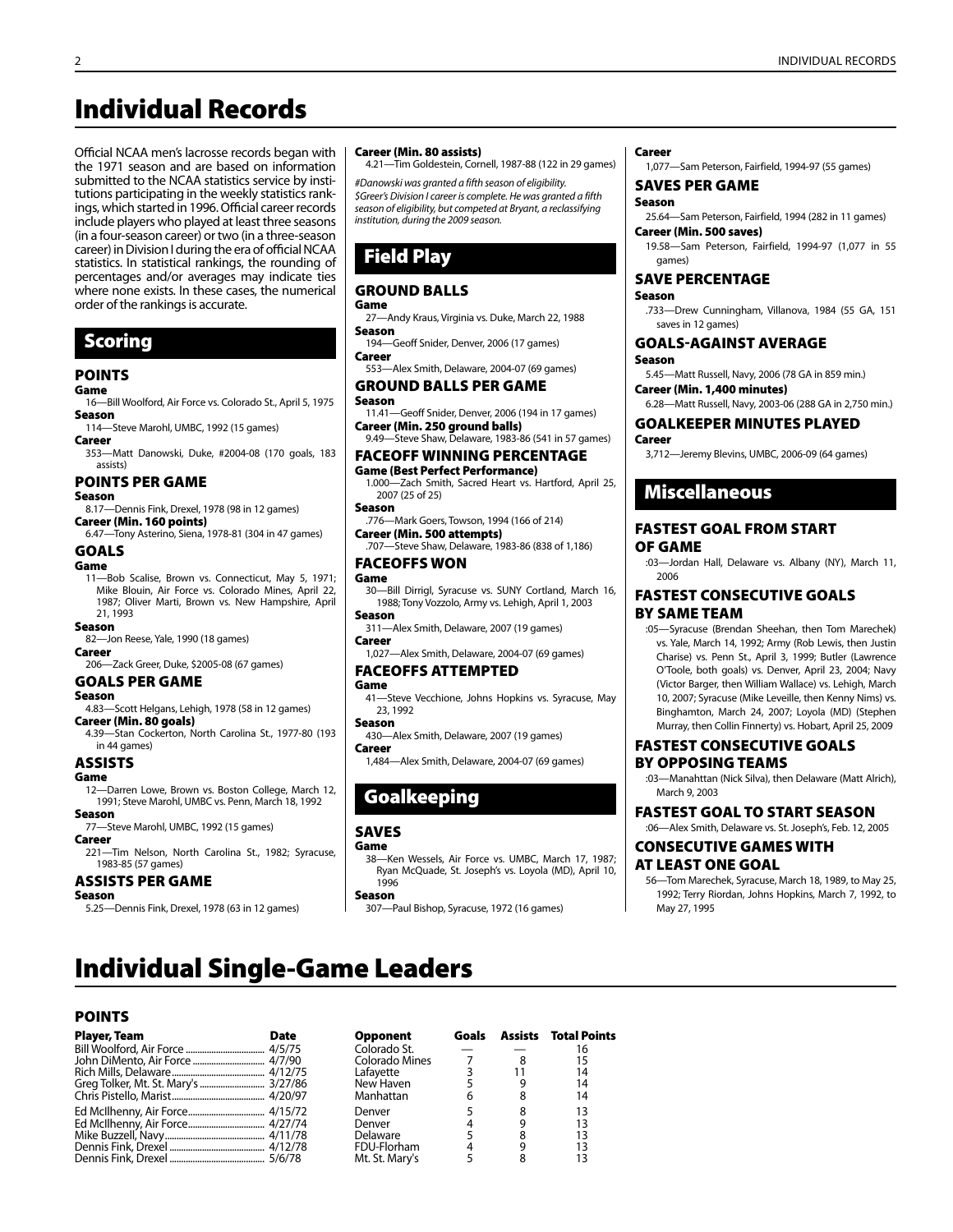| Player, Team | Date | Opponent              | Goals | Assists | <b>Total P</b> |
|--------------|------|-----------------------|-------|---------|----------------|
|              |      | <b>Colorado Mines</b> | 3     |         | 13             |
|              |      | Colorado Mines        | 11    |         | 13             |
|              |      | Virginia              |       | 6       | 13             |
|              |      | Niagara               | 4     | q       | 13             |
|              |      | Vermont               | 5     |         | 13             |
|              |      | Quinnipiac            | 5     |         | 13             |

# GOALS

| Player, Team                         | Date | Opponent                  | Goals    |
|--------------------------------------|------|---------------------------|----------|
|                                      |      | Connecticut               | 11       |
|                                      |      | Colorado Mines            | 11<br>11 |
| Mike McDonald, Air Force 5/4/78      |      | New Hampshire<br>Colorado | 10       |
|                                      |      | Lebanon Valley            | 10       |
| Mark Murphy, Georgetown 3/3/90       |      | Radford                   | 10       |
|                                      |      | Army                      | 10       |
|                                      |      | Colgate<br>Army           | 10<br>10 |
|                                      |      | Gannon                    | 10       |
| Jordan McBride, Stony Brook  3/15/08 |      | Delaware                  | 10       |
|                                      |      | Denver                    | 9        |
|                                      |      | New Hampshire<br>Bucknell | 9<br>9   |
| Bob Kennedy, Mt. St. Mary's 4/17/82  |      | James Madison             | 9        |
| John Wurzburger, Cornell  4/23/88    |      | Dartmouth                 | 9        |
|                                      |      | Navy                      | 9        |
|                                      |      | Drew                      | 9        |
| Jeff Hickey, Dartmouth 6/1/95        |      | Yale<br>Hofstra           | 9<br>9   |
|                                      |      | Penn St.                  | 9        |
|                                      |      | Hobart                    | 9        |
|                                      |      | Towson                    | 9        |
|                                      |      | Wagner                    | 9        |
|                                      |      | Denver                    | 9        |

# ASSISTS

| <b>Player, Team</b>                  | Date | <b>Opponent</b>       | <b>Assists</b> |
|--------------------------------------|------|-----------------------|----------------|
|                                      |      | <b>Boston College</b> | 12             |
|                                      |      | Penn                  | 12             |
|                                      |      | Lafayette             | 11             |
|                                      |      | Loyola (MD)           | 10             |
|                                      |      | St. Mary's (MD)       | 10             |
|                                      |      | Colorado Mines        | 10             |
|                                      |      | Gannon                | 10             |
| Bruce Ledwith, North Carolina 4/1/73 |      | East Carolina         | 9              |
|                                      |      | Denver                | 9              |
|                                      |      | Denver                | 9              |
|                                      |      | Hofstra               | 9              |
|                                      |      | FDU-Florham           | 9              |
|                                      |      | Lafayette             | 9              |
|                                      |      | Loyola (MD)           | 9              |
|                                      |      | Princeton             | 9              |
|                                      |      | Bucknell              | 9              |
|                                      |      | Hobart                | 9              |
|                                      |      | Penn                  | 9              |
| Greg Tolker, Mt. St. Mary's  3/27/86 |      | New Haven             | 9              |
|                                      |      | Syracuse              | 9              |
| Greg Tolker, Mt. St. Mary's  4/13/88 |      | St. Mary's (MD)       | 9              |
|                                      |      | Dartmouth             | 9              |
| Tim Goldstein, Cornell  4/27/88      |      | Hobart                | 9              |
|                                      |      | Marist                | 9              |
|                                      |      | Yale                  | 9              |
| Walter Bajkowski, Drexel 5/25/95     |      | Morgan St.            | 9              |
|                                      |      | Niagara               | 9              |
|                                      |      | Denver                | 9              |
|                                      |      | Cornell               | 9              |

#### SAVES

| <b>Player, Team</b> | <b>Date</b> | <b>Opponent</b>                                                              | Saves                      |
|---------------------|-------------|------------------------------------------------------------------------------|----------------------------|
|                     |             | <b>UMBC</b><br>Loyola (MD)<br><b>Drexel</b><br>Connecticut<br>North Carolina | 38<br>38<br>37<br>35<br>35 |
|                     |             | Princeton                                                                    | 35                         |
|                     |             | Army                                                                         | 35                         |
|                     |             | Army                                                                         | 34                         |
|                     |             | Lafayette                                                                    | 34                         |
|                     |             | Syracuse                                                                     | 34                         |
|                     |             | Towson                                                                       | 33                         |
|                     |             | Navy                                                                         | 33                         |

| Opponent<br>Connecticut<br>Colorado Mines<br>New Hampshire<br>Colorado<br>Lebanon Valley |  | G. |
|------------------------------------------------------------------------------------------|--|----|
| Radford<br>Army<br>Colgate<br>Army<br>Gannon                                             |  |    |
| Delaware<br>Denver<br>New Hampshire<br>Bucknell<br>James Madison                         |  |    |
| Dartmouth<br>Navy<br>Drew<br>Yale<br>Hofstra                                             |  |    |
| Penn St.<br>Hobart<br>Towson<br>Wagner<br>Denver                                         |  |    |
|                                                                                          |  |    |

| opponent                                                      | мэ |
|---------------------------------------------------------------|----|
| Boston College                                                |    |
| Penn                                                          |    |
| Lafayette<br>Loyola (MD)                                      |    |
| St. Mary's (MD)                                               |    |
| Colorado Mines<br>Gannon<br>East Carolina<br>Denver<br>Denver |    |
| Hofstra                                                       |    |
| FDU-Florham                                                   |    |
| Lafayette<br>Loyola (MD)                                      |    |
| Princeton                                                     |    |
| Bucknell                                                      |    |
| Hobart                                                        |    |
| Penn                                                          |    |
| New Haven<br>Syracuse                                         |    |
| St. Mary's (MD)                                               |    |
| Dartmouth                                                     |    |
| Hobart                                                        |    |
| Marist                                                        |    |
| Yale                                                          |    |
| Morgan St.                                                    |    |
| Niagara<br>Denver                                             |    |
| Cornell                                                       |    |
|                                                               |    |
|                                                               |    |
| Opponent                                                      | s  |
| <b>UMBC</b><br>Loyola (MD)                                    |    |
| Drexel                                                        |    |
| Connecticut                                                   |    |

| Player, Team                      | Date                 | <b>Opponent</b> | Saves |
|-----------------------------------|----------------------|-----------------|-------|
|                                   |                      | Michigan St.    | 33    |
|                                   |                      | Niagara         | 33    |
| Chip Strickler, Delaware 4/5/77   |                      | Navy            | 31    |
| Bart Jackson, Air Force 3/24/79   |                      | Princeton       | 31    |
|                                   |                      | Johns Hopkins   | 31    |
| Guy Intzeyiannis, Butler  3/19/94 |                      | Bucknell        | 31    |
|                                   | $\sim$ $\sim$ $\sim$ |                 |       |

#### GROUND BALLS

**Goals Assists Total Points**<br>  $\begin{array}{ccc}\n3 & 10 & 13 \\
11 & 2 & 13\n\end{array}$ 

| Player, Team                            | Date | Opponent                     | Balls    |
|-----------------------------------------|------|------------------------------|----------|
|                                         |      | Duke<br>Villanova            | 27<br>22 |
| Steve Vecchione, Johns Hopkins 3/10/93  |      | Manhattan<br>Washington (MD) | 22<br>21 |
|                                         |      | <b>Boston College</b>        | 21       |
|                                         |      | Georgetown<br>St. Joseph's   | 21<br>21 |
| Bob Maimone, Johns Hopkins 5/7/77       |      | Navy<br>VMI                  | 20<br>20 |
| Peter Jacobs, Johns Hopkins 3/4/95      |      | Princeton                    | 20       |
|                                         |      | <b>UMBC</b><br>Albany (NY)   | 19<br>19 |
| Daniel Kallaugher, Loyola (MD)  5/13/07 |      | Albany (NY)                  | 19       |
|                                         |      | Colorado Col.                | 18       |
|                                         |      | Drexel                       | 18       |
| Nick Brownlee, UMBC 4/6/97              |      | C.W. Post<br>VMI             | 18<br>18 |
|                                         |      | Hartford                     | 18       |
|                                         |      | Yale                         | 18       |

#### FACEOFFS WON

| Player, Team                            | Date    | <b>Opponent</b>      | Won |
|-----------------------------------------|---------|----------------------|-----|
|                                         |         | <b>SUNY Cortland</b> | 30  |
|                                         |         | Lehigh               | 30  |
|                                         |         | Syracuse             | 29  |
|                                         |         | Massachusetts        | 28  |
| Steve Vecchione, Johns Hopkins          | 5/23/92 | Syracuse             | 28  |
|                                         |         | Georgetown           | 28  |
|                                         |         | Albany (NY)          | 27  |
|                                         |         | Manhattan            | 27  |
| Daniel Kallaugher, Loyola (MD)  5/13/07 |         | Albany (NY)          | 27  |
|                                         |         | Navy                 | 26  |
| Steve Vecchione, Johns Hopkins 4/25/92  |         | Navv                 | 26  |
| Steve Vecchione, Johns Hopkins 3/10/93  |         | Washington (MD)      | 26  |
|                                         |         | St. Joseph's         | 26  |
| Steve Vecchione, Johns Hopkins 3/7/92   |         | Princeton            | 25  |
|                                         |         | Loyola (MD)          | 25  |
|                                         |         | Massachusetts        | 25  |
| Zach Smith, Sacred Heart 4/25/07        |         | Hartford             | 25  |

### FACEOFFS ATTEMPTED

| Player, Team                            | Date | <b>Opponent</b>       | <b>Attempted</b> |
|-----------------------------------------|------|-----------------------|------------------|
| Steve Vecchione, Johns Hopkins 5/23/92  |      | Syracuse              | 41               |
|                                         |      | Syracuse              | 40               |
| Steve Vecchione, Johns Hopkins 5/7/93   |      | Villanova<br>Syracuse | 40<br>37         |
|                                         |      | Syracuse              | 36               |
| Peter Jacobs, Johns Hopkins 3/25/95     |      | Virginia              | 35               |
|                                         |      | Hartford              | 35               |
|                                         |      | Lehiah                | 35               |
|                                         |      | <b>SUNY Cortland</b>  | 34               |
| Steve Vecchione, Johns Hopkins 4/25/92  |      | Navy                  | 34               |
| Steve Vecchione, Johns Hopkins 3/10/93  |      | Washington (MD)       | 34               |
|                                         |      | Hofstra               | 34               |
|                                         |      | Maryland              | 33               |
|                                         |      | Brown                 | 33               |
|                                         |      | Johns Hopkins         | 33               |
|                                         |      | Albany (NY)           | 33               |
|                                         |      | Villanova             | 33               |
| Daniel Kallaugher, Loyola (MD)  5/13/07 |      | Albany (NY)           | 33               |

| <b>Player, Team</b> | <b>Date</b> | <b>Opponent</b> | Save |
|---------------------|-------------|-----------------|------|
|                     |             | Michigan St.    | 33   |
|                     |             | Niagara         | 33   |
|                     |             | Navv            | 31   |
|                     |             | Princeton       | 31   |
|                     |             | Johns Hopkins   | 31   |
|                     |             | Bucknell        | 31   |
|                     |             | Air Force       | 31   |

| Ground   |
|----------|
| Balls    |
| 27       |
| 22       |
| 22<br>21 |
| 21       |
| 21       |
| 21       |
| 20<br>20 |
| 20       |
| 19       |
| 19       |
| 19       |
| 18       |
| 18       |
| 18       |
| 18       |
| 18<br>18 |
|          |

|                      | <b>Faceoffs</b> |
|----------------------|-----------------|
| Opponent             | Won             |
| <b>SUNY Cortland</b> | 30              |
| Lehigh               | 30              |
| Syracuse             | 29              |
| Massachusetts        | 28              |
| Syracuse             | 28              |
| Georgetown           | 28              |
| Albany (NY)          | 27              |
| Manhattan            | 27              |
| Albany (NY)          | 27              |
| Navy                 | 26              |
| Navy                 | 26              |
| Washington (MD)      | 26              |
| St. Joseph's         | 26              |
| Princeton            | 25              |
| Loyola (MD)          | 25              |
| Massachusetts        | 25              |
| Hartford             | 25              |

| Opponent             | Faceoffs<br><b>Attempted</b> |
|----------------------|------------------------------|
| Syracuse             | 41                           |
| Syracuse             | 40                           |
| Villanova            | 40                           |
| Syracuse             | 37                           |
| Syracuse             | 36                           |
| Virginia             | 35                           |
| Hartford             | 35                           |
| Lehigh               | 35                           |
| <b>SUNY Cortland</b> | 34                           |
| Navy                 | 34                           |
| Washington (MD)      | 34                           |
| Hofstra              | 34                           |
| Maryland             | 33                           |
| Brown                | 33                           |
| Johns Hopkins        | 33                           |
| Albany (NY)          | 33                           |
| Villanóva            | 33                           |
| Albany (NY)          | 33                           |

**INOISINI** Division I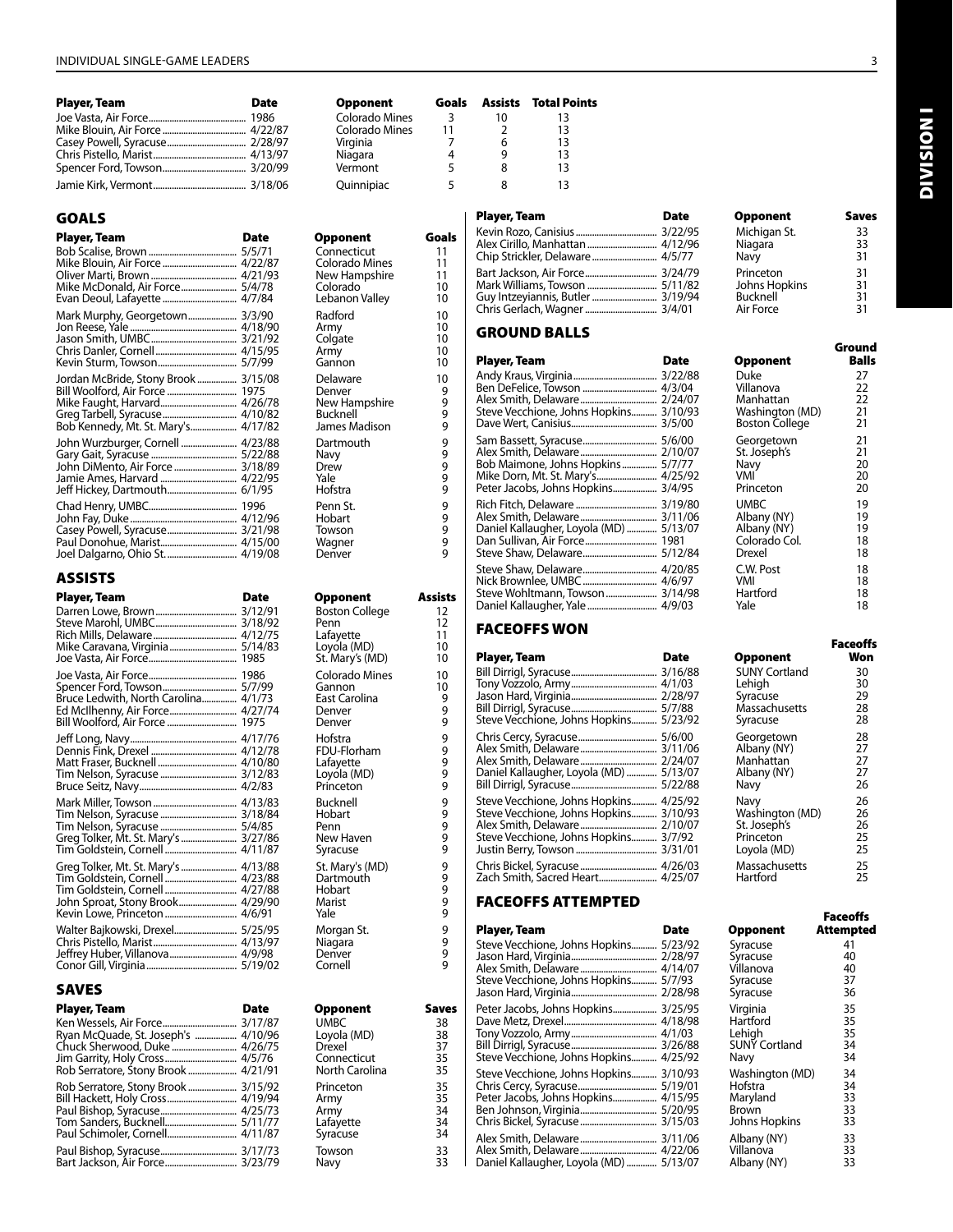#### FACEOFF PERCENTAGE **(Min. 10 attempts)**

| Player, Team                            | Date | <b>Opponent</b>      | Won | Attempted | <b>Faceoff Pct.</b> |
|-----------------------------------------|------|----------------------|-----|-----------|---------------------|
|                                         |      | Hartford             | 25  | 25        | 1.000               |
|                                         |      | Wagner               | 21  | 21        | 1.000               |
|                                         |      | Lafayette            | 20  | 20        | 1.000               |
| Greg Peyser, Johns Hopkins 3/13/04      |      | Hofstra              | 15  | 15        | 1.000               |
|                                         |      | Lafayette            | 13  | 13        | 1.000               |
| Bill McCutcheon, Johns Hopkins  4/18/72 |      | Rutgers              | 12  | 12        | 1.000               |
|                                         |      | Harvard              | 12  | 12        | 1.000               |
|                                         |      | Virginia Tech        | 11  | 11        | 1.000               |
|                                         |      | Hobart               | 10  | 10        | 1.000               |
|                                         |      | Manhattan            | 27  | 28        | .964                |
|                                         |      | <b>Robert Morris</b> | 23  | 24        | .958                |
| James Ardizone, Manhattan  3/11/98      |      | <b>SUNY Maritime</b> | 21  | 22        | .955                |
|                                         |      | <b>Robert Morris</b> | 20  | 21        | .952                |
|                                         |      | Bucknell             | 16  | 17        | .941                |
|                                         |      | Delaware             | 15  | 16        | .938                |
|                                         |      | Brown                | 15  | 16        | .938                |

# Individual Single-Season Leaders

### POINTS PER GAME

| Player, Team | Year | Games | Goals | <b>Assists</b> | <b>Points</b> | PPG  |
|--------------|------|-------|-------|----------------|---------------|------|
|              | 1978 | 12    | 35    | 63             | 98            | 8.17 |
|              |      | 11    | 47    | 42             | 89            | 8.09 |
|              | 1992 | 15    | 37    | 77             | 114           | 7.60 |
|              | 1979 | 11    | 49    | 34             | 83            | 7.55 |
|              | 1981 | 12    | 43    | 47             | 90            | 7.50 |
|              | 1987 | 14    | 27    | 73             | 100           | 7.14 |
|              | 1977 | 9     | 22    | 42             | 64            | 7.11 |
|              |      | 13    | 47    | 45             | 92            | 7.08 |
|              |      | 10    | 42    | 28             | 70            | 7.00 |
|              | 1979 | 11    | 51    | 25             | 76            | 6.91 |
|              |      | 14    | 36    | 60             | 96            | 6.86 |
|              |      | 14    | 63    | 31             | 94            | 6.71 |
|              | 1979 | 13    | 45    | 42             | 87            | 6.69 |
|              | 1986 | 14    | 40    | 53             | 93            | 6.64 |
|              | 1981 | 11    | 37    | 36             | 73            | 6.64 |
|              | 1976 | 16    | 65    | 40             | 105           | 6.56 |
|              | 1977 | 11    | 52    | 20             | 72            | 6.55 |
|              | 1971 | 13    | 51    | 34             | 85            | 6.54 |
|              |      | 13    | 41    | 44             | 85            | 6.54 |
|              |      | 13    | 41    | 44             | 85            | 6.54 |

#### POINTS

| Player, Team                     | Year | Games | Goals    | Assists  | Points     |
|----------------------------------|------|-------|----------|----------|------------|
| Steve Marohl, UMBC 1992          |      | 15    | 37       | 77       | 114        |
|                                  |      | 17    | 56       | 54       | 110        |
|                                  |      | 16    | 33<br>65 | 75<br>40 | 108<br>105 |
|                                  |      | 16    | 36       | 67       | 103        |
|                                  |      |       | 51       | 50       | 101        |
| Tim Goldstein, Cornell  1987     |      | 14    | 27       | 73       | 100        |
|                                  |      | 18    | 26       | 73       | 99         |
| Bill Woolford, Air Force  1975   |      | 12    | 51       | 47       | 98         |
|                                  |      |       | 35       | 63       | 98         |
| Jim Weller, Massachusetts 1981   |      | 15    | 62       | 36       | 98         |
| George Paletta, Holy Cross  1984 |      | 18    | 52       | 46       | 98<br>97   |
|                                  |      | 17    | 63<br>39 | 34<br>58 | 97         |
|                                  |      | 18    | 82       | 15       | 97         |
| Matt Danowski, Duke 2008         |      | 19    | 41       | 56       | 97         |
| Walter Bajkowski, Drexel 1972    |      | 14    | 36       | 60       | 96         |
| Eamon McEneaney, Cornell  1975   |      | 17    | 31       | 65       | 96         |
|                                  |      | 17    | 56       | 40       | 96         |
| Ryan Powell, Syracuse 2000       |      | 16    | 45       | 51       | 96         |
|                                  |      | 20    | 44       | 52       | 96         |
| <b>GOALS PER GAME</b>            |      |       |          |          |            |

# Player, Team Year Games Goals GPG Scott Helgans, Lehigh........................................ 1978 12 58 4.83 Stan Cockerton, North Carolina St. .............. 1977 11 52 4.72 Gregg Perry, Colgate .......................................... 1990 11 52 4.72 Jeff Hickey, Dartmouth...................................... 1979 12 56 4.67 Gary Gait, Syracuse ............................................. 1988 15 70 4.67 Stan Cockerton, North Carolina St. .............. 1979 11 51 4.64 Jon Reese, Yale ...................................................... 1990 18 82 4.56 Mike French, Cornell........................................... 1974 14 63 4.50

| Player, Team                       | Year<br>1980<br>1972 | <b>Games</b><br>11<br>14<br>11<br>14<br>10<br>10<br>15 | Goals<br>49<br>61<br>47<br>59<br>42<br>42<br>63 | GPG<br>4.45<br>4.36<br>4.27<br>4.21<br>4.20<br>4.20<br>4.20 |
|------------------------------------|----------------------|--------------------------------------------------------|-------------------------------------------------|-------------------------------------------------------------|
|                                    | 1980                 | 14                                                     | 58                                              | 4.14                                                        |
|                                    |                      | 15                                                     | 62                                              | 4.13                                                        |
| Stan Cockerton, North Carolina St. |                      | 11                                                     | 45                                              | 4.09                                                        |
|                                    |                      | 16                                                     | 65                                              | 4.06                                                        |
|                                    |                      | 15                                                     | 60                                              | 4.00                                                        |

# GOALS

| <b>Player, Team</b> | Year | Games | Goals |
|---------------------|------|-------|-------|
|                     |      | 18    | 82    |
|                     |      |       | 74    |
|                     |      |       | 71    |
|                     |      | 15    | 70    |
|                     |      | 20    | 67    |
|                     |      | 16    | 65    |
|                     |      | 19    | 65    |
|                     |      | 14    | 63    |
|                     |      | 17    | 63    |
|                     |      | 15    | 63    |
|                     |      | 15    | 62    |
|                     |      | 19    | 62    |
|                     |      | 14    | 61    |
|                     |      | 19    | 61    |
|                     |      |       | 60    |
|                     |      | 15    | 60    |
|                     |      |       | 59    |
|                     |      | 16    | 59    |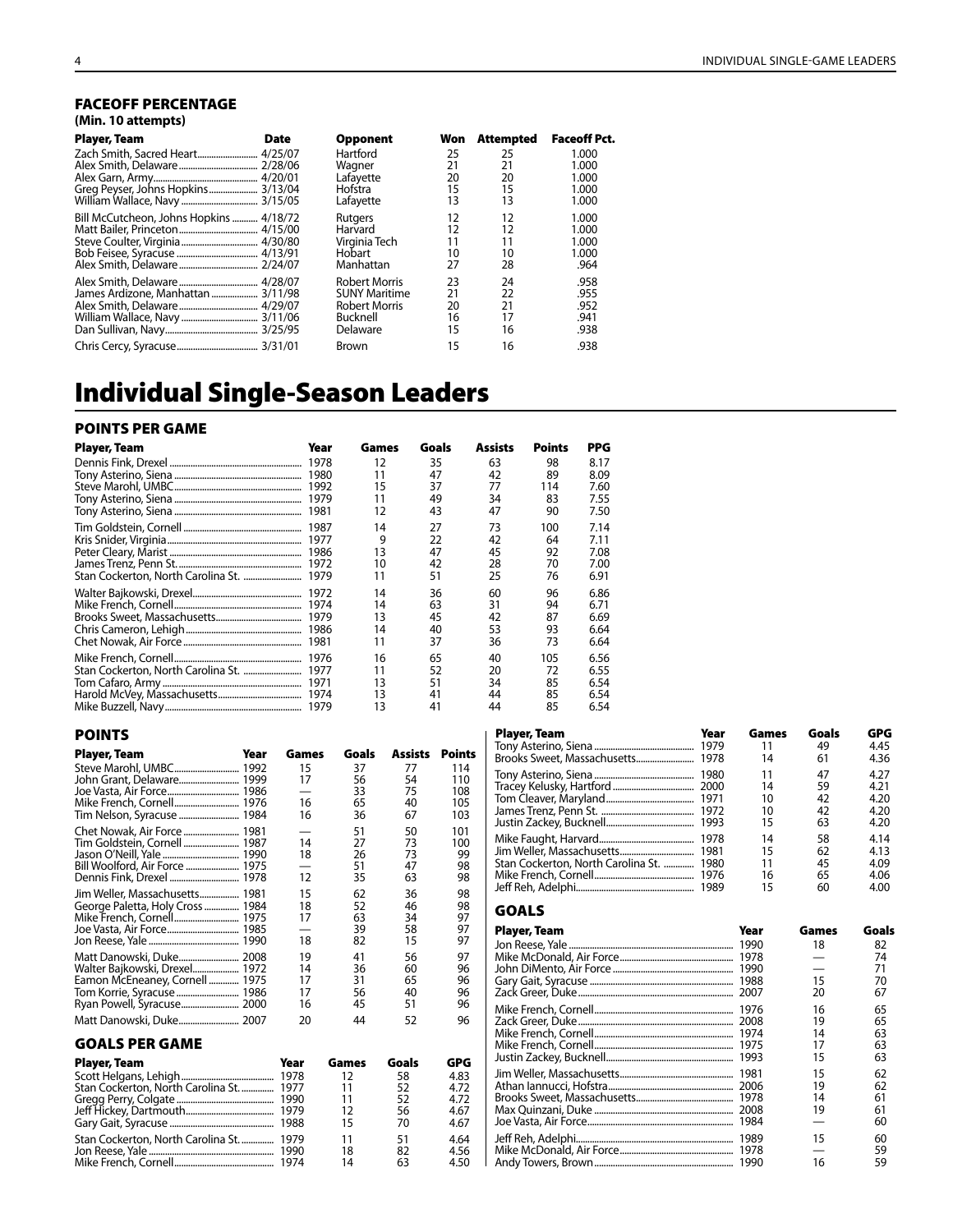| <b>Player, Team</b> | Year | Games | Goals |
|---------------------|------|-------|-------|
|                     |      | 14    | 59    |
|                     |      | 14    | 58    |
|                     |      | 12    | 58    |
|                     |      |       | 58    |

#### ASSISTS PER GAME

| Player, Team | Year | Games | Assists | APG  |
|--------------|------|-------|---------|------|
|              |      | 12    | 63      | 5.25 |
|              |      | 14    | 73      | 5.21 |
|              |      | 13    | 65      | 5.00 |
|              |      | 9     | 42      | 4.67 |
|              |      | 14    | 60      | 4.29 |
|              |      | 16    | 67      | 4.19 |
|              |      | 13    | 54      | 4.15 |
|              |      | 16    | 66      | 4.13 |
|              |      | 15    | 77      | 4.11 |
|              |      | 13    | 53      | 4.08 |
|              |      | 18    | 73      | 4.06 |
|              |      | 16    | 64      | 4.00 |
|              |      | 12    | 47      | 3.92 |
|              |      | 12    | 47      | 3.92 |
|              |      | 10    | 39      | 3.90 |
|              |      | 15    | 58      | 3.87 |
|              |      | 15    | 58      | 3.87 |
|              |      | 17    | 65      | 3.82 |
|              |      | 11    | 42      | 3.82 |
|              |      | 16    | 61      | 3.81 |

#### ASSISTS

| Player, Team | Year | Games | Assists |
|--------------|------|-------|---------|
|              |      | 15    | 77      |
|              |      |       | 75      |
|              |      | 14    | 73      |
|              |      | 18    | 73      |
|              |      | 16    | 67      |
|              |      | 16    | 66      |
|              |      | 17    | 65      |
|              |      | 13    | 65      |
|              |      | 16    | 64      |
|              |      | 12    | 63      |
|              |      | 16    | 61      |
|              |      | 14    | 60      |
|              |      | 15    | 58      |
|              |      | 17    | 58      |
|              |      | 15    | 58      |
|              |      |       | 58      |
|              |      | 15    | 56      |
|              |      | 19    | 56      |
|              |      | 19    | 55      |
|              |      | 13    | 54      |
|              |      | 17    | 54      |

#### SAVES PER GAME

| Player, Team                         | Year | Games | Saves | Avg.  |
|--------------------------------------|------|-------|-------|-------|
|                                      |      | 11    | 282   | 25.64 |
|                                      |      | 12    | 273   | 22.75 |
|                                      |      | 13    | 290   | 22.31 |
|                                      |      | 12    | 249   | 20.75 |
|                                      |      | 14    | 289   | 20.64 |
| Ryan McQuade, St. Joseph's  1996     |      | 15    | 306   | 20.40 |
|                                      |      | 14    | 284   | 20.29 |
|                                      |      | 14    | 278   | 19.86 |
|                                      |      | 14    | 278   | 19.86 |
|                                      |      | 13    | 257   | 19.77 |
|                                      |      | 13    | 253   | 19.46 |
|                                      |      | 15    | 291   | 19.40 |
|                                      |      | 12    | 231   | 19.25 |
|                                      |      | 14    | 269   | 19.21 |
|                                      |      | 16    | 307   | 19.19 |
| James Amandola, Manhattan  1999      |      | 15    | 286   | 19.07 |
| Dave Schreiner, North Carolina  1972 |      | 12    | 228   | 19.00 |
|                                      |      | 14    | 265   | 18.93 |
|                                      |      | 13    | 243   | 18.70 |
|                                      |      | 13    | 236   | 18.15 |

#### SAVES

| <b>Player, Team</b> | Year | Games | <b>Saves</b> |
|---------------------|------|-------|--------------|
|                     |      | 16    | 307          |
|                     |      | 15    | 306          |
|                     |      | 15    | 291          |
|                     |      |       | 290          |
|                     |      | 13    | 290          |

| Player, Team     |      | Year  | Games   | Goals      | Player, Team | Year | Games | Saves |
|------------------|------|-------|---------|------------|--------------|------|-------|-------|
|                  |      |       | 14      | 59         |              |      | 16    | 289   |
|                  |      |       | 14      | 58         |              |      |       | 286   |
|                  |      |       | 12      | 58         |              |      | 14    | 284   |
|                  |      |       |         | 58         |              |      |       | 282   |
|                  |      |       |         |            |              |      | 14    | 278   |
| ASSISTS PER GAME |      |       |         |            |              |      | 14    | 278   |
|                  |      |       |         |            |              |      | 14    | 278   |
| Player, Team     | Year | Games | Assists | <b>APG</b> |              |      |       | 273   |
|                  |      | 12    | 63      | 5.25       |              |      |       | 270   |
|                  |      |       | 73      | 5.21       |              |      | 14    | 269   |
|                  |      |       | 65      | 5.00       |              |      |       |       |
|                  |      |       | 42      | 4.67       |              |      |       | 269   |
|                  |      | 14    | 60      | 4.29       |              |      | 16    | 267   |
|                  |      |       |         |            |              |      |       | 265   |
|                  |      | 16    | 67      | 4.19       |              |      |       | 265   |
|                  |      |       | 54      | 4.15       |              |      |       | 260   |
|                  |      |       |         |            |              |      |       |       |

#### Save percentange

| Player, Team                                                                                             | Year | Games                               | GA                                                | <b>Saves</b>                     | Save<br>Pct.                                 |
|----------------------------------------------------------------------------------------------------------|------|-------------------------------------|---------------------------------------------------|----------------------------------|----------------------------------------------|
| Drew Cunningham, Villanova 1984<br>Brendan Callahan, Stony Brook 2004<br>James Amandola, Manhattan  2002 |      | 12<br>15<br>10<br>14<br>14          | 55<br>160<br>48<br>73<br>95                       | 151<br>354<br>106<br>160<br>207  | .733<br>.689<br>.688<br>.687<br>.685         |
|                                                                                                          |      | 14<br>14<br>11<br>12<br>12          | 110<br>88<br>47<br>91<br>91                       | 236<br>182<br>97<br>187<br>186   | .682<br>.674<br>.674<br>.673<br>.671         |
| Justin Sussman, Bucknell  2003                                                                           |      | 15<br>14<br>13<br>13<br>16          | 78<br>127<br>79<br>85<br>95                       | 159<br>254<br>157<br>168<br>187  | .671<br>.667<br>.665<br>.664<br>.663         |
|                                                                                                          |      | 10<br>13<br>15<br>13<br>15          | 75<br>107<br>100<br>88<br>153                     | 147<br>209<br>195<br>169<br>291  | .662<br>.661<br>.661<br>.658<br>.655         |
| <b>GOALS-AGAINST AVERAGE</b>                                                                             |      |                                     |                                                   |                                  |                                              |
| Player, Team<br>Trevor Tierney, Princeton 2001<br>Brendan Callahan, Stony Brook 2004                     | Year | Games<br>15<br>15<br>14<br>14<br>15 | <b>Minutes</b><br>859<br>821<br>817<br>734<br>900 | GA<br>78<br>78<br>78<br>73<br>91 | Avg.<br>5.45<br>5.70<br>5.73<br>5.96<br>6.07 |
| Scott Rodgers, Notre Dame 2009                                                                           |      | 15<br>13<br>16<br>16<br>12          | 849<br>748<br>726<br>928<br>628                   | 86<br>76<br>74<br>95<br>65       | 6.08<br>6.09<br>6.11<br>6.14<br>6.21         |
|                                                                                                          |      | 15<br>14                            | 798<br>805                                        | 83<br>85                         | 6.24<br>6.33                                 |

# Alex Hewit, Princeton................................. 2007 14 805 85 6.33 Brent Herbst, Siena...................................... 2009 17 956 101 6.34 Matthew Southard, Hofstra..................... 2006 19 1,091 116 6.38 Jordan Burke, Brown.................................. 2008 14 821 88 6.43 Patrick Cairns, Princeton........................... 1997 15 727 78 6.44 Colin Finnegan, Navy................................. 2007 15 891 96 6.46 Alex Hewit, Princeton................................. 2006 16 915 99 6.50 John Park, Lehigh......................................... 2006 12 553 60 6.52 Harry Alford, Maryland.............................. 2006 17 881 96 6.54

### GROUND BALLS PER GAME

|                                     |      |       | Ground       |       |
|-------------------------------------|------|-------|--------------|-------|
| Player, Team                        | Year | Games | <b>Balls</b> | Avg.  |
|                                     |      | 17    | 194          | 11.41 |
|                                     |      | 13    | 139          | 10.69 |
| Steve Vecchione, Johns Hopkins 1993 |      | 15    | 169          | 10.67 |
|                                     |      | 14    | 149          | 10.64 |
|                                     |      | 12    | 127          | 10.58 |
| Peter Jacobs, Johns Hopkins 1994    |      | 14    | 144          | 10.29 |
|                                     |      | 16    | 164          | 10.25 |
|                                     |      | 13    | 131          | 10.08 |
|                                     |      | 12    | 117          | 9.75  |
|                                     |      | 14    | 136          | 9.71  |
|                                     |      | 12    | 116          | 9.67  |
|                                     |      | 13    | 124          | 9.54  |
|                                     |      | 15    | 143          | 9.53  |
|                                     |      | 16    | 152          | 9.50  |
|                                     |      | 10    | 95           | 9.50  |
| Steve Vecchione, Johns Hopkins 1992 |      | 13    | 123          | 9.46  |
|                                     |      | 14    | 132          | 9.43  |

**INOISINI** Division I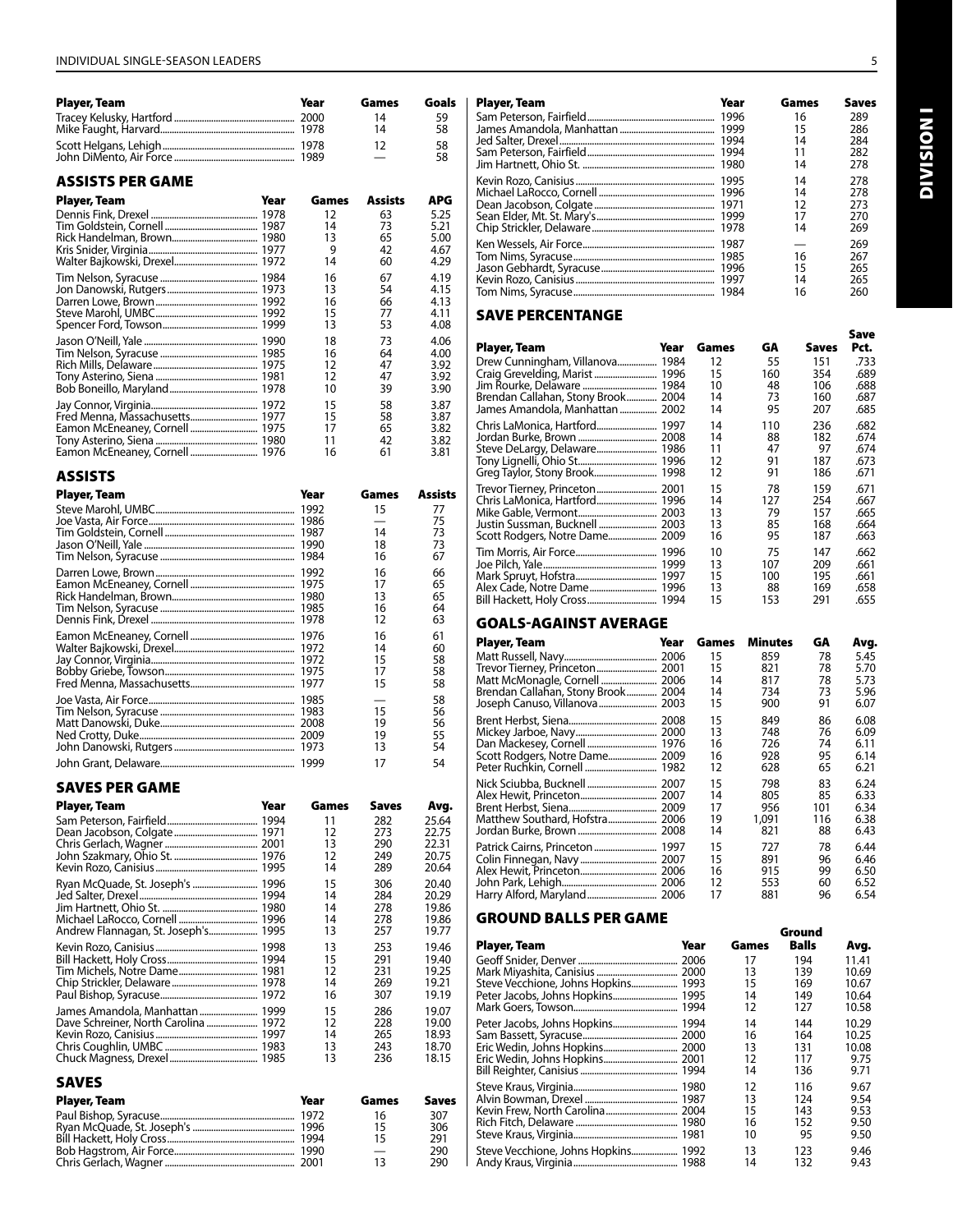|                                       |              |            | Ground       |                     |
|---------------------------------------|--------------|------------|--------------|---------------------|
| Player, Team                          | Year         | Games      | <b>Balls</b> | Avg.                |
|                                       |              | 17         | 160          | 9.41                |
|                                       |              | 16         | 146          | 9.13                |
|                                       |              | 12         | 109          | 9.10                |
| <b>GROUND BALLS</b>                   |              |            |              |                     |
| Player, Team                          | Year         | Games      |              | <b>Ground Balls</b> |
|                                       | 2006         | 17         |              | 194                 |
|                                       | 2007         | 19         |              | 170                 |
|                                       | 1993         | 15         |              | 169                 |
|                                       | 2000<br>1996 | 16<br>17   |              | 164<br>160          |
|                                       |              |            |              |                     |
|                                       | 1980         | 16         |              | 152                 |
|                                       | 1995<br>2001 | 14<br>18   |              | 149<br>147          |
|                                       | 1983         | 16         |              | 146                 |
|                                       |              | 17         |              | 146                 |
| Shane Walterhoefer, North Carolina    | 2009         | 18         |              | 145                 |
|                                       | 1994         | 14         |              | 144                 |
|                                       | 2001         | 17         |              | 143                 |
|                                       | 2004         | 15         |              | 143                 |
|                                       | 2006         | 18         |              | 143                 |
|                                       |              | 16         |              | 141                 |
|                                       | 1974         | 14         |              | 139                 |
|                                       |              | 13         |              | 139                 |
|                                       | 1994         | 14<br>16   |              | 136<br>135          |
|                                       |              |            |              |                     |
| <b>FACEOFF WINNING PERCENTAGE</b>     |              |            |              |                     |
| Year<br>Player, Team                  | Games        | Won        | Att.         | Pct.                |
|                                       | 12           | 166        | 214          | .776                |
|                                       | 16           | 185        | 239          | .774                |
| Donnie McNichol, North Carolina  1993 | 16<br>16     | 237<br>108 | 318<br>146   | .750<br>.740        |
|                                       | 12           | 150        | 204          | .735                |
|                                       | 19           | 311        | 430          | .723                |
|                                       | 16           | 253        | 356          | .711                |
|                                       | 17           | 251        | 354          | .709                |
|                                       | 15           | 274        | 393          | .697                |
|                                       | 13           | 151        | 217          | .696                |
|                                       | 16           | 245        | 354          | .692                |
|                                       | 17           | 192        | 279          | .688                |
|                                       | 17           | 261        | 381          | .685                |
|                                       | 17<br>14     | 242        | 354          | .684                |
|                                       |              | 186        | 273          | .681                |
|                                       | 11<br>17     | 125<br>145 | 184<br>214   | .679<br>.678        |
| Jude Collins, North Carolina 1995     | 16           | 130        | 192          | .677                |

| Player, Team        | Year | Games    | Won        | Att.       | Pct.         |
|---------------------|------|----------|------------|------------|--------------|
|                     |      | 16<br>14 | 173<br>139 | 256<br>206 | .676<br>.675 |
| <b>FACEOFFS WON</b> |      |          |            |            |              |
| Player, Team        |      | Year     |            | Games      | Won          |
|                     |      | 2007     |            | 19         | 311          |
|                     |      |          |            | 15         | 274          |
|                     |      |          |            | 18         | 269          |
|                     |      |          |            | 17         | 261          |
|                     |      | 2001     |            | 18         | 257          |
|                     |      |          |            | 16         | 253          |
|                     |      |          |            | 17         | 251          |
|                     |      |          |            | 15         | 247          |
|                     |      |          |            | 16         | 245          |
|                     |      |          |            | 17         | 242          |
|                     |      | 1986     |            | 16         | 237          |
|                     |      |          |            | 16         | 222          |
|                     |      |          |            | 16         | 222          |
|                     |      |          |            | 15         | 222          |
|                     |      |          |            | 15         | 219          |
|                     |      |          |            | 17         | 214          |
|                     |      |          |            | 15         | 212          |
|                     |      |          |            | 16         | 210          |
|                     |      | 1984     |            | 16<br>16   | 209<br>207   |
|                     |      |          |            |            |              |

#### FACEOFFS ATTEMPTED

| Player, Team                       | Year | Games | Attempted |
|------------------------------------|------|-------|-----------|
|                                    | 2007 | 19    | 430       |
| Shane Walterhoefer, North Carolina | 2009 | 18    | 428       |
|                                    | 2001 | 18    | 405       |
|                                    | 1993 | 15    | 402       |
|                                    | 1988 | 15    | 393       |
|                                    | 2002 | 17    | 383       |
|                                    | 2006 | 17    | 381       |
|                                    | 2003 | 16    | 367       |
| Shane Walterhoefer, North Carolina | 2007 | 16    | 367       |
|                                    | 1980 | 16    | 365       |
|                                    | 1999 | 15    | 365       |
|                                    | 1989 | 16    | 361       |
|                                    | 2000 | 16    | 356       |
|                                    | 1996 | 15    | 355       |
|                                    | 2001 | 16    | 354       |
|                                    | 2005 | 17    | 354       |
|                                    | 2006 | 17    | 354       |
|                                    | 2009 | 15    | 348       |
|                                    | 2003 | 17    | 347       |
|                                    | 2008 | 17    | 340       |
|                                    |      |       |           |

# Individual Career Leaders

#### POINTS PER GAME

**(Min. 160 points)**

| Player, Team                    | Years | Games | Goals | Assists | <b>Points</b> | PPG  |
|---------------------------------|-------|-------|-------|---------|---------------|------|
|                                 |       | 47    | 168   | 136     | 304           | 6.47 |
|                                 |       | 44    | 193   | 87      | 280           | 6.36 |
|                                 |       | 47    | 191   | 105     | 296           | 6.30 |
|                                 |       | 35    | 80    | 126     | 206           | 5.89 |
|                                 |       | 29    | 46    | 122     | 168           | 5.79 |
| Tim Nelson, North Carolina St./ |       |       |       |         |               |      |
|                                 |       | 57    | 99    | 221     | 320           | 5.61 |
|                                 |       | 40    | 103   | 121     | 224           | 5.60 |
|                                 |       | 55    | 122   | 185     | 307           | 5.58 |
|                                 |       | 46    | 92    | 164     | 256           | 5.57 |
|                                 |       | 32    | 96    | 81      | 177           | 5.53 |
|                                 |       | 61    | 111   | 205     | 316           | 5.18 |
|                                 |       | 47    | 142   | 96      | 238           | 5.06 |
|                                 |       | 56    | 124   | 158     | 282           | 5.04 |
|                                 |       | 55    | 173   | 100     | 273           | 4.96 |
|                                 |       | 58    | 158   | 129     | 287           | 4.95 |
|                                 |       | 45    | 82    | 138     | 220           | 4.89 |
|                                 |       | 39    | 95    | 95      | 190           | 4.87 |
|                                 |       | 43    | 65    | 144     | 209           | 4.86 |
|                                 |       | 36    | 77    | 94      | 171           | 4.75 |
|                                 |       | 53    | 123   | 127     | 250           | 4.72 |
|                                 |       | 61    | 137   | 150     | 287           | 4.70 |
|                                 |       | 53    | 111   | 138     | 249           | 4.70 |
|                                 |       | 49    | 106   | 124     | 230           | 4.69 |
|                                 |       | 66    | 150   | 157     | 307           | 4.65 |
|                                 |       | 50    | 121   | 110     | 231           | 4.62 |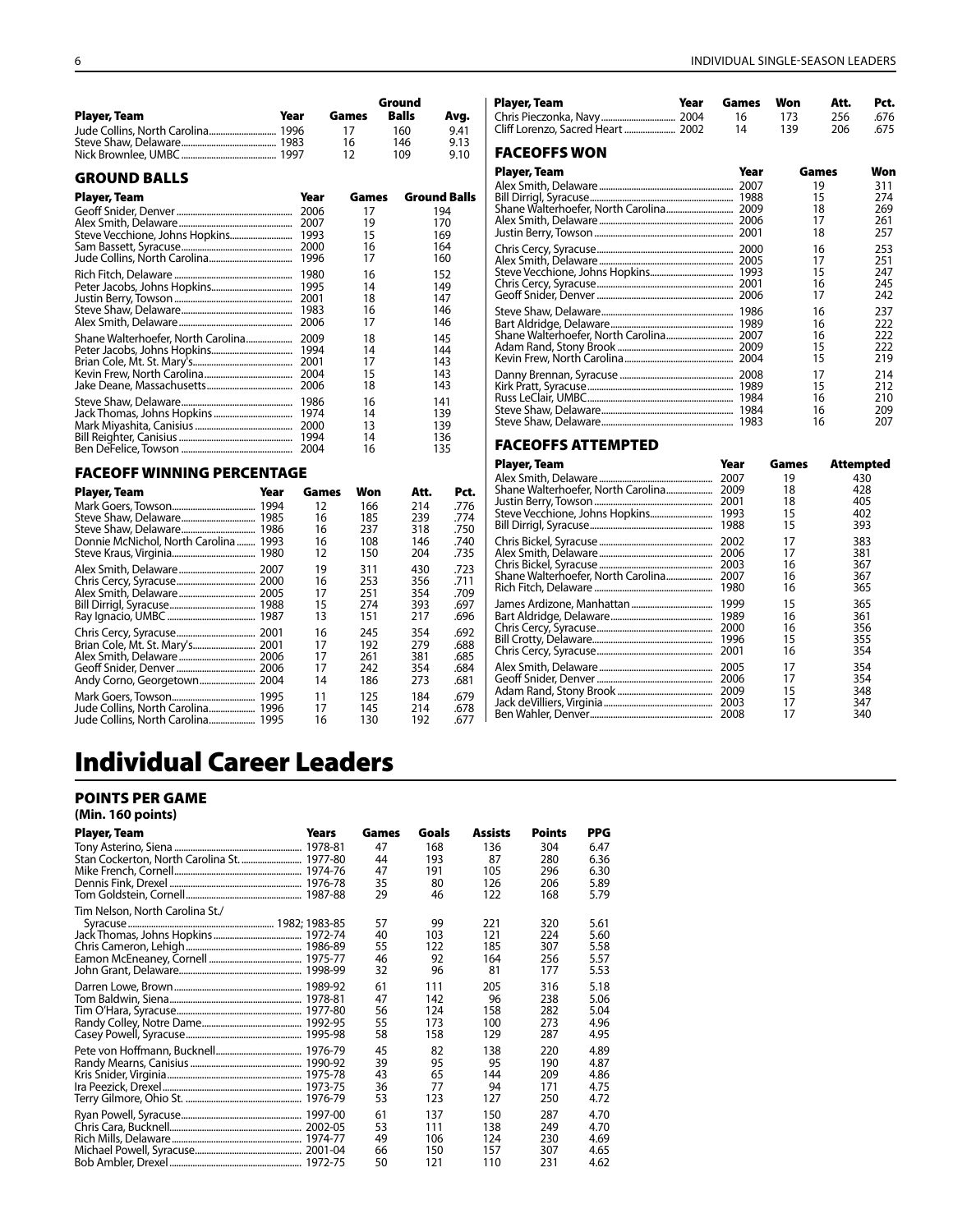### POINTS

| Player, Team<br>Years                                                                                                                                   | Games                      | Goals                           | <b>Assists</b>                  | <b>Points</b>                   |
|---------------------------------------------------------------------------------------------------------------------------------------------------------|----------------------------|---------------------------------|---------------------------------|---------------------------------|
| Joe Vasta, Air Force<br>1983-86                                                                                                                         | 80                         | 170<br>173                      | 183<br>170                      | 353<br>343                      |
| Tim Nelson, North Carolina St./                                                                                                                         | 57<br>61<br>55             | 99<br>111<br>122                | 221<br>205<br>185               | 320<br>316<br>307               |
| Michael Powell, Syracuse 2001-04<br>Tony Asterino, Siena  1978-81<br>Mike French, Cornell 1974-76<br>Casey Powell, Syracuse 1995-98                     | 66<br>47<br>47<br>58<br>61 | 150<br>168<br>191<br>158<br>137 | 157<br>136<br>105<br>129<br>150 | 307<br>304<br>296<br>287<br>287 |
| Zack Greer, Duke\$2005-08<br>Tim O'Hara, Syracuse 1977-80<br>Stan Cockerton,<br>Jeff Spooner, Massachusetts 1974-77<br>Randy Colley, Notre Dame 1992-95 | 67<br>56<br>44<br>55       | 206<br>124<br>193<br>134<br>173 | 79<br>158<br>87<br>141<br>100   | 285<br>282<br>280<br>275<br>273 |
| John Zulberti, Syracuse 1986-89<br>Tom Marechek, Syracuse 1989-92<br>Eamon McEneaney, Cornell  1975-77                                                  | 60<br>58<br>46             | 109<br>182<br>92<br>130<br>156  | 158<br>76<br>164<br>126<br>98   | 267<br>258<br>256<br>256<br>254 |
| Gary Gait, Syracuse  1987-90<br>Anthony DiMarzo, Delaware 1992-95<br>Terry Gilmore, Ohio St 1976-79                                                     | 56<br>58<br>53<br>66<br>58 | 192<br>98<br>123<br>125<br>172  | 61<br>153<br>127<br>125<br>78   | 253<br>251<br>250<br>250<br>250 |

*#Granted a fifth season of eligibility. \$Greer's Division I career is complete. He was granted a fifth season of eligibility, but competed at Bryant, a reclassifying institution, during the 2009 season.*

#### GOALS PER GAME

|  | (Min. 80 goals) |
|--|-----------------|
|  |                 |

| Player, Team                                | Years | Games | Goals | GPG  |
|---------------------------------------------|-------|-------|-------|------|
| Stan Cockerton, North Carolina St.  1977-80 |       | 44    | 193   | 4.39 |
|                                             |       | 47    | 191   | 4.06 |
| Brooks Sweet, Massachusetts 1978-79         |       | 27    | 106   | 3.93 |
|                                             |       | 47    | 168   | 3.57 |
|                                             |       | 41    | 144   | 3.51 |
|                                             |       | 56    | 192   | 3.43 |
|                                             |       | 27    | 91    | 3.37 |
|                                             |       | 53    | 175   | 3.30 |
| Terry Riordan, Johns Hopkins 1992-95        |       | 56    | 184   | 3.29 |
|                                             |       | 46    | 147   | 3.20 |
|                                             |       | 55    | 173   | 3.15 |
|                                             |       | 58    | 182   | 3.14 |
|                                             |       | 67    | 206   | 3.07 |
|                                             |       | 46    | 140   | 3.04 |
|                                             |       | 32    | 96    | 3.00 |
|                                             |       | 58    | 172   | 2.97 |
| Franz Wittelsberger, Johns Hopkins  1973-76 |       | 52    | 151   | 2.90 |
|                                             |       | 49    | 142   | 2.90 |
| Merrick Thomson, Albany (NY)  2004-07       |       | 65    | 188   | 2.89 |
|                                             |       | 57    | 163   | 2.86 |
|                                             |       | 54    | 154   | 2.85 |
|                                             |       | 55    | 154   | 2.80 |
|                                             |       | 50    | 139   | 2.78 |
|                                             |       | 60    | 165   | 2.75 |
|                                             |       | 37    | 101   | 2.73 |

*\$Greer's Division I career is complete. He was granted a fifth season of eligibility, but competed at Bryant, a reclassifying institution, during the 2009 season.*

### GOALS

| Player, Team | <b>Years</b> | Games | Goals |
|--------------|--------------|-------|-------|
|              |              | 67    | 206   |
|              |              | 44    | 193   |
|              |              | 56    | 192   |
|              |              | 47    | 191   |
|              |              | 65    | 188   |
|              |              | 56    | 184   |
|              |              | 58    | 182   |
|              |              |       | 176   |
|              |              | 53    | 175   |
|              |              |       | 173   |
|              |              | 55    | 173   |
|              |              | 58    | 172   |
|              |              | 80    | 170   |
|              |              | 47    | 168   |
|              |              | 60    | 165   |
|              |              | 57    | 163   |
|              |              | 61    | 162   |
|              |              | 49    | 161   |

| <b>Years</b> | Games                    | Goals |
|--------------|--------------------------|-------|
|              | 64                       | 159   |
|              | $\overline{\phantom{a}}$ | 158   |
|              | 58                       | 158   |
|              | 65                       | 158   |
|              | $\overline{\phantom{a}}$ | 156   |
|              |                          | 156   |
|              | 64                       | 155   |
|              |                          |       |

*\$Greer's Division I career is complete. He was granted a fifth season of eligibility, but competed at Bryant, a reclassifying institution, during the 2009 season. #Granted a fifth season of eligibility.*

#### ASSISTS PER GAME **(Min. 80 assists)**

| Player, Team                      | Years | Games | Assists | APG  |
|-----------------------------------|-------|-------|---------|------|
| Tim Nelson, North Carolina St./   |       | 29    | 122     | 4.21 |
|                                   |       | 57    | 221     | 3.88 |
|                                   |       | 35    | 126     | 3.60 |
| Eamon McEneaney, Cornell  1975-77 |       | 46    | 164     | 3.57 |
|                                   |       | 55    | 185     | 3.36 |
|                                   |       | 61    | 205     | 3.36 |
|                                   |       | 43    | 144     | 3.35 |
|                                   |       | 27    | 88      | 3.26 |
|                                   |       | 45    | 138     | 3.07 |
|                                   |       | 40    | 121     | 3.03 |
|                                   |       | 60    | 174     | 2.90 |
|                                   |       | 47    | 136     | 2.89 |
|                                   |       | 52    | 150     | 2.88 |
|                                   |       | 57    | 162     | 2.84 |
|                                   |       | 56    | 158     | 2.82 |
|                                   |       | 56    | 152     | 2.71 |
|                                   |       | 58    | 153     | 2.64 |
|                                   |       | 60    | 158     | 2.63 |
|                                   |       | 53    | 138     | 2.60 |
|                                   |       | 55    | 142     | 2.58 |
|                                   |       | 32    | 81      | 2.53 |
|                                   |       | 49    | 124     | 2.53 |
|                                   |       | 63    | 159     | 2.52 |
|                                   |       | 59    | 146     | 2.47 |
|                                   |       | 61    | 150     | 2.46 |

# ASSISTS

| <b>Player, Team</b>                                   | Years                         | Games                      | <b>Assists</b>                  |
|-------------------------------------------------------|-------------------------------|----------------------------|---------------------------------|
| Tim Nelson, North Carolina St./Syracuse 1982; 1983-85 |                               | 57<br>61<br>55<br>80<br>60 | 221<br>205<br>185<br>183<br>174 |
|                                                       | 1977-80                       | 46<br>57<br>63<br>56       | 170<br>164<br>162<br>159<br>158 |
|                                                       | 1986-89<br>1989-92            | 60<br>66<br>58<br>56<br>52 | 158<br>157<br>153<br>152<br>150 |
|                                                       | 1997-00<br>1974-77<br>1975-78 | 61<br>59<br>43<br>55       | 150<br>149<br>146<br>144<br>142 |
|                                                       | 2002-05                       | 45<br>53<br>57<br>47       | 141<br>138<br>138<br>137<br>136 |

*#Granted a fifth season of eligibility.*

# SAVES PER GAME

**(Min. 500 saves)**

| Player, Team                        | <b>Years</b> | Games | <b>Saves</b> | Avg.  |
|-------------------------------------|--------------|-------|--------------|-------|
|                                     |              | 55    | 1.077        | 19.58 |
|                                     |              | 26    | 501          | 19.27 |
|                                     |              | 55    | 1.029        | 18.71 |
|                                     |              | 60    | 1,043        | 17.38 |
|                                     |              | 53    | 908          | 17.13 |
| Ryan McQuade, St. Joseph's  1996-99 |              | 59    | 970          | 16.44 |
|                                     |              | 37    | 599          | 16.19 |
|                                     |              | 44    | 699          | 15.89 |
|                                     |              | 39    | 610          | 15.64 |

**INOISINI** Division I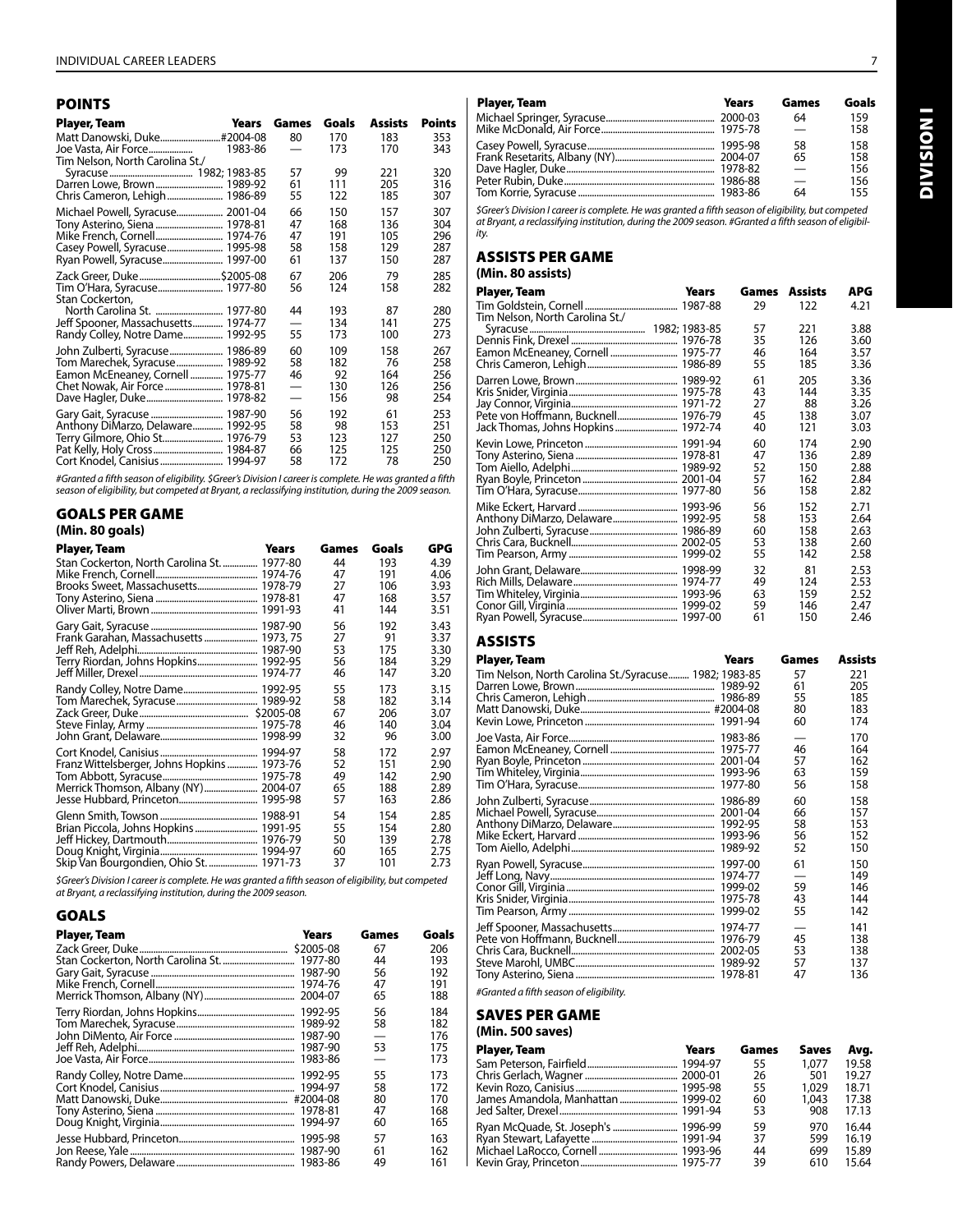| <b>Player, Team</b>                    | Years | Games    | Saves                    | Avg.           |
|----------------------------------------|-------|----------|--------------------------|----------------|
|                                        |       | 41       | 637                      | 15.54          |
| Jonathan Marcus, Johns Hopkins 1993-96 |       | 57       | 877                      | 15.30          |
|                                        |       | 40       | 610                      | 15.25          |
| Drew Cunningham, Villanova 1982-85     |       | 44<br>44 | 664<br>652               | 15.09<br>14.81 |
| Duncan Woodard, Lafayette  1998-01     |       | 52       | 769                      | 14.79          |
|                                        |       | 58       | 847                      | 14.60          |
|                                        |       | 55       | 796                      | 14.47          |
|                                        |       | 42<br>55 | 606<br>787               | 14.43<br>14.31 |
|                                        |       | 55       | 766                      | 13.93          |
|                                        |       | 39       | 538                      | 13.79          |
|                                        |       | 49       | 672                      | 13.71          |
|                                        |       | 51       | 692                      | 13.57          |
|                                        |       | 56<br>52 | 755<br>701               | 13.48<br>13.48 |
|                                        |       |          |                          |                |
| <b>SAVES</b>                           |       |          |                          |                |
| <b>Player, Team</b>                    |       | Years    | Games                    | Saves          |
|                                        |       | 1994-97  | 55                       | 1,077          |
|                                        |       |          | 60                       | 1,043          |
|                                        |       |          | 55<br>56                 | 1,029<br>970   |
|                                        |       |          | 53                       | 908            |
|                                        |       | 1993-96  | 57                       | 877            |
|                                        |       | 1994-97  | 58                       | 847            |
|                                        |       |          |                          | 845            |
|                                        |       |          | 63<br>55                 | 825<br>796     |
|                                        |       |          | 55                       | 787            |
|                                        |       | 1998-01  | 52                       | 769            |
|                                        |       |          | 55                       | 766            |
|                                        |       | 1977-80  | $\overline{\phantom{0}}$ | 756            |
|                                        |       |          | 56                       | 755            |
|                                        |       |          | 61<br>57                 | 753<br>749     |
|                                        |       |          | 57                       | 749            |
|                                        |       |          | 59                       | 732            |
|                                        |       |          | 63                       | 725            |
|                                        |       |          | 56                       | 703            |
|                                        |       |          | 52<br>59                 | 701<br>700     |
|                                        |       |          | 44                       | 699            |
|                                        |       |          | 54                       | 694            |

#### GOALS-AGAINST AVERAGE

#### **(Min. 1,400 minutes)** Player, Team Years Games Minutes Goals Avg. Matt Russell, Navy.................................. 2003-06 49 2,750 288 6.28 Trevor Tierney, Princeton.................... 1998-01 49 2,067 229 6.65 Robert Bryan, Providence .................. 2006-09 38 1,760 205 6.99 Matt McMonagle, Cornell .................. 2004-07 55 3,159 383 7.27 Kip Turner, Virginia.. Jesse Schwartzman, Johns Hopkins..................................... 2004-07 55 2,910 363 7.48 Jordan Burke, Brown............................ 2006-09 46 2,540 318 7.51 Peter Littell, Providence ...................... 2004-07 46 2,294 290 7.59 Rob Scherr, Johns Hopkins................ 2000-03 29 1,638 211 7.73 Justin Sussman, Bucknell. Jeb Hollingsworth, Denver................ 2004-07 43 2,071 271 7.85 Justin Cynar, Cornell ............................. 1999-02 55 3,230 424 7.88 Drew Adams, Penn St........................... 2006-09 54 3,236 427 7.92 Doc Schneider, Massachusetts........ 2006-09 61 3,607 480 7.98 Joe Pike, Harvard.................................... 2006-09 50 2,635 351 7.99 Peter Ruchkin, Cornell ........................... 1982-84 35 1,640 219 8.01<br>Kirk Howell, Notre Dame ................... 1998-01 47 2,579 345 8.02 Kirk Howell, Notre Dame.................... 1998-01 47 2,579 345 8.02 Alex Cade, Notre Dame....................... 1995-98 50 2,805 379 8.11 Derek Kinney, Virginia.......................... 1999-00 38 1,666 227 8.18 John Geagan, Manhattan.. Matt Baran, Bucknell............................. 2003-06 46 2,437 334 8.22 Tillman Johnson, Virginia ................... 2001-04 59 3,434 479 8.37 Matt Palumb, Syracuse ........................... 1987-90 45 2,243 314 8.40<br>Steve Armsworthy, Stony Brook...... 2001-02 27 1,400 197 8.44 Steve Armsworthy, Stony Brook...... 2001-02 27 1,400 197 8.44 Tom Scherr, Delaware.

#### GOALKEEPER MINUTES PLAYED

| Player, Team | Years |    | <b>Games</b> Minutes |
|--------------|-------|----|----------------------|
|              |       | 64 | 3.712                |
|              |       | 63 | 3.628                |
|              |       | 61 | 3,607                |
|              |       | 63 | 3,586                |
|              |       | 60 | 3,533                |

| Player, Team                                                                 | Years | Games                | Saves                    | Avg.                             | <b>Player, Team</b> | Years | Games                | <b>Minutes</b>                   |
|------------------------------------------------------------------------------|-------|----------------------|--------------------------|----------------------------------|---------------------|-------|----------------------|----------------------------------|
|                                                                              |       | 41                   | 637                      | 15.54                            |                     |       | 59                   | 3,434                            |
| Jonathan Marcus, Johns Hopkins 1993-96<br>Drew Cunningham, Villanova 1982-85 |       | 57<br>40<br>44<br>44 | 877<br>610<br>664<br>652 | 15.30<br>15.25<br>15.09<br>14.81 |                     |       | 57<br>57<br>57<br>58 | 3,316<br>3,307<br>3,300<br>3,270 |
| Duncan Woodard, Lafayette  1998-01                                           |       | 52                   | 769                      | 14.79                            |                     |       | 62                   | 3,239                            |
|                                                                              |       | 58<br>55<br>42<br>55 | 847<br>796<br>606<br>787 | 14.60<br>14.47<br>14.43<br>14.31 |                     |       | 54<br>55<br>54<br>59 | 3,236<br>3,230<br>3,203<br>3,202 |
|                                                                              |       | 55                   | 766                      | 13.93                            |                     |       | 58                   | 3,189                            |
|                                                                              |       | 39<br>49<br>51<br>56 | 538<br>672<br>692<br>755 | 13.79<br>13.71<br>13.57<br>13.48 |                     |       | 55<br>57<br>53<br>55 | 3,159<br>3,112<br>3,098<br>3,093 |
| SAVES                                                                        |       | 52                   | 701                      | 13.48                            |                     |       | 53<br>54<br>55       | 2,978<br>2,973<br>2,967          |
| Player, Team                                                                 |       | Years                | Games                    | Saves                            |                     |       | 52                   | 2,949                            |
|                                                                              |       | 1994-97              | 55                       | 1.077                            |                     |       | 56                   | 2,937                            |

#### GROUND BALLS PER GAME **(Min. 250 ground balls)**

|                                                                               |       |                      | Ground                   |                              |
|-------------------------------------------------------------------------------|-------|----------------------|--------------------------|------------------------------|
| Player, Team                                                                  | Years | Games                | <b>Balls</b>             | Avg.                         |
| Steve Vecchione, Johns Hopkins 1990-93<br>Jack Thomas, Johns Hopkins  1972-74 |       | 57<br>51<br>40<br>51 | 541<br>445<br>346<br>419 | 9.49<br>8.73<br>8.65<br>8.22 |
|                                                                               |       | 34                   | 271                      | 8.05                         |
|                                                                               |       | 69                   | 553                      | 8.01                         |
|                                                                               |       | 42                   | 329                      | 7.83                         |
| Dan Kallaugher, Yale/Loyola (MD)  & 2003-06, 07                               |       | 54                   | 392                      | 7.26                         |
| Franz Wittelsberger, Johns Hopkins  1973-76                                   |       | 52                   | 355                      | 6.83                         |
| Shane Walterhoefer, North Carolina 2006-09                                    |       | 57                   | 386                      | 6.77                         |
|                                                                               |       | 40                   | 264                      | 6.60                         |
| Jude Collins, North Carolina 1993-96                                          |       | 63                   | 412                      | 6.54                         |
|                                                                               |       | 51                   | 327                      | 6.41                         |
|                                                                               |       | 46                   | 291                      | 6.32                         |
|                                                                               |       | 67                   | 421                      | 6.28                         |
|                                                                               |       | 56                   | 349                      | 6.23                         |
|                                                                               |       | 43                   | 266                      | 6.19                         |
| Mike O'Neill, Johns Hopkins 1975-78                                           |       | 52                   | 320                      | 6.15                         |
|                                                                               |       | 58                   | 347                      | 5.98                         |
|                                                                               |       | 57                   | 341                      | 5.98                         |
| Kevin Higgins, Notre Dame 1997-00                                             |       | 42                   | 250                      | 5.95                         |
|                                                                               |       | 52                   | 307                      | 5.90                         |
|                                                                               |       | 43                   | 253                      | 5.88                         |
|                                                                               |       | 58                   | 336                      | 5.79                         |
| Joey Seivold, North Carolina 1983-87                                          |       | 53                   | 307                      | 5.79                         |

*&Received medical redshirt after three games in 2004.*

#### GROUND BALLS

| <b>Player, Team</b>                            | Years | Games | <b>Ground Balls</b> |
|------------------------------------------------|-------|-------|---------------------|
|                                                |       | 69    | 553                 |
|                                                |       | 57    | 541                 |
| Steve Vecchione, Johns Hopkins 1990-93         |       | 51    | 445                 |
|                                                |       | 67    | 421                 |
| Eric Wedin, Johns Hopkins 1998-01              |       | 51    | 419                 |
| Jude Collins, North Carolina 1993-96           |       | 63    | 412                 |
| Dan Kallaugher, Yale/Loyola (MD)  &2003-06, 07 |       | 54    | 392                 |
| Shane Walterhoefer, North Carolina 2006-09     |       | 57    | 386                 |
| Franz Wittelsberger, Johns Hopkins  1973-76    |       | 52    | 355                 |
|                                                |       | 56    | 349                 |
| Chris Colliniates, Villanova  2004-07          |       | 58    | 347                 |
|                                                |       | 40    | 346                 |
|                                                |       | 57    | 341                 |
|                                                |       | 58    | 336                 |
|                                                |       | 42    | 329                 |
|                                                |       | 51    | 327                 |
| Ryan Wade, North Carolina  1991-94             |       | 61    | 323                 |
| Kevin Mahon, Johns Hopkins 1974-77             |       |       | 322                 |
| Jordan Levine, Albany (NY)  2005-08            |       | 65    | 321                 |
| Mike O'Neill, Johns Hopkins 1975-78            |       | 52    | 320                 |
|                                                |       | 58    | 320                 |
|                                                |       | 58    | 319                 |
|                                                |       | 55    | 318                 |
| Peter Jacobs, Johns Hopkins 1992-95            |       | 56    | 316                 |
| Bob Maimone, Johns Hopkins 1974-77             |       |       | 308                 |
|                                                |       |       |                     |

*&Received medical redshirt after three games in 2004.*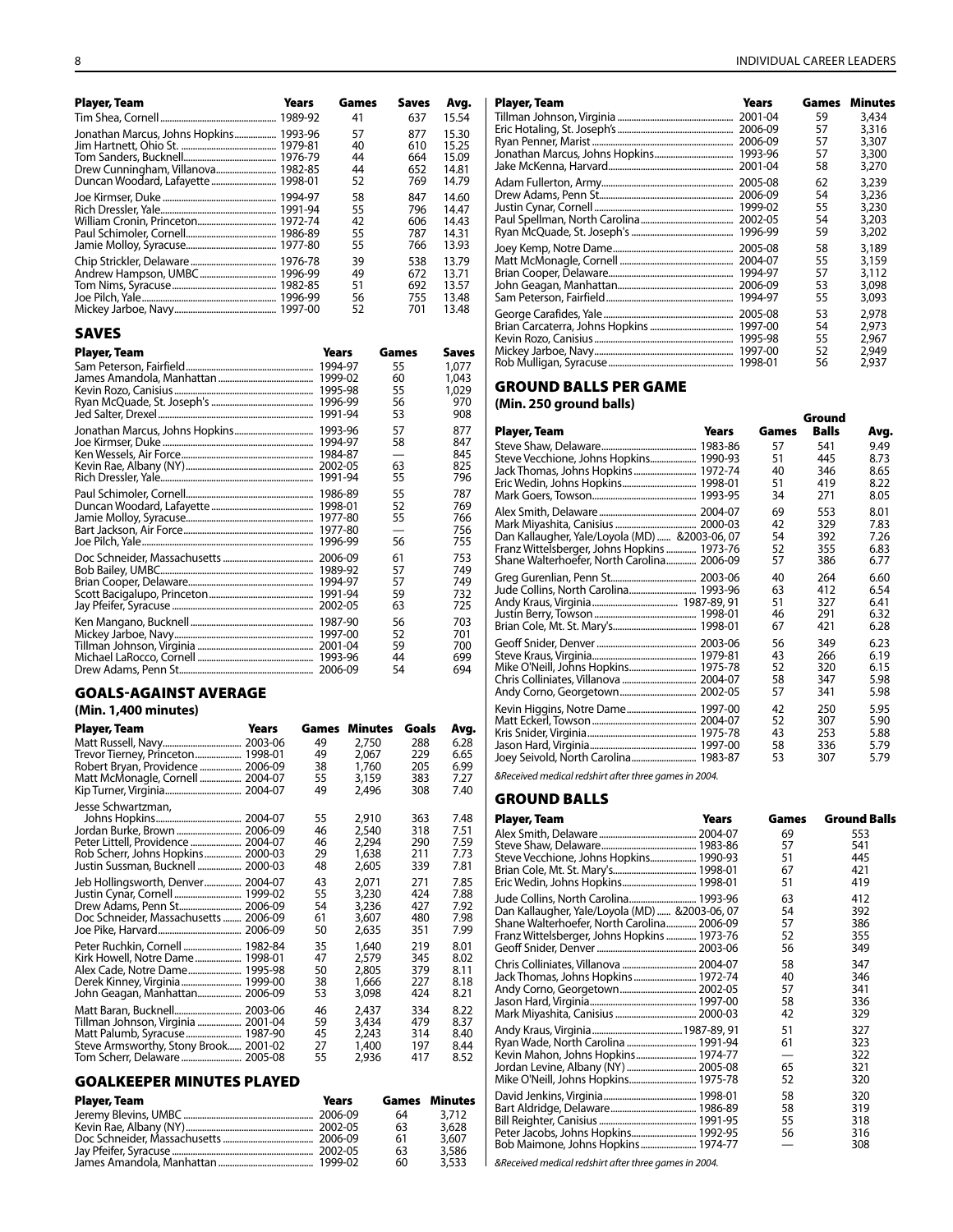#### FACEOFF WINNING PERCENTAGE **(Min. 500 attempts)**

| (IVIIII, JUV attempts)                                                         |       |          |            |                 |              |
|--------------------------------------------------------------------------------|-------|----------|------------|-----------------|--------------|
| Player, Team                                                                   | Years | Games    | Won        | <b>Attempts</b> | Pct.         |
| Steve Shaw, Delaware 1983-86                                                   |       | 57       | 838        | 1,186           | .707         |
|                                                                                |       | 34       | 375        | 535             | .701         |
|                                                                                |       | 69       | 1,027      | 1,484           | .692         |
| Jude Collins, North Carolina 1993-96                                           |       | 63<br>61 | 429<br>622 | 642<br>938      | .668<br>.663 |
|                                                                                |       |          |            |                 |              |
| Brian Rhodes, Villanova 1996-98                                                |       | 43<br>57 | 415<br>624 | 638<br>965      | .650<br>.641 |
|                                                                                |       | 61       | 337        | 531             | .635         |
|                                                                                |       | 42       | 450        | 712             | .634         |
| Peter Vlahakis, Fairfield 2001-04                                              |       | 53       | 620        | 989             | .627         |
| Dan Kallaugher,                                                                |       |          |            |                 |              |
| Yale/Loyola (MD) &2003-06, 07                                                  |       | 54       | 665        | 1,061           | .627         |
|                                                                                |       | 56       | 423        | 675             | .627         |
| Chris Pieczonka, Navy 2002-05                                                  |       | 46       | 363        | 580             | .626         |
|                                                                                |       | 42       | 366        | 591             | .619         |
|                                                                                |       | 56       | 411        | 666             | .617         |
| Shane Walterhoefer,                                                            |       |          |            |                 |              |
|                                                                                |       | 57       | 723        | 1,777           | .614         |
| Justin Berry, Towson  1998-01                                                  |       | 46<br>61 | 507<br>328 | 829<br>537      | .612<br>.611 |
| Kyle Harrison, Johns Hopkins  2002-05<br>Greg Matthews, Johns Hopkins  1982-85 |       |          | 445        | 732             | .608         |
|                                                                                |       | 67       | 621        | 1,023           | .607         |
|                                                                                |       | 57       | 313        | 516             | .607         |
|                                                                                |       | 58       | 426        | 703             | .606         |
|                                                                                |       | 41       | 441        | 730             | .604         |
| Kevin Frew, North Carolina 2001-04                                             |       | 53       | 446        | 739             | .603         |
| Taylor Clagett, Notre Dame 2005-08                                             |       | 54       | 623        | 1,035           | .602         |

*&Received medical redshirt after three games in 2004.*

#### FACEOFFS WON

| <b>Player, Team</b>                            | Years | Games | Won   |
|------------------------------------------------|-------|-------|-------|
|                                                |       | 69    | 1.027 |
|                                                |       | 57    | 838   |
|                                                |       | 57    | 723   |
|                                                |       | 51    | 722   |
| Dan Kallaugher, Yale/Loyola (MD)  &2003-06, 07 |       | 54    | 665   |
|                                                |       | 57    | 624   |
|                                                |       | 54    | 623   |
|                                                |       | 61    | 622   |
|                                                |       | 67    | 621   |
|                                                |       | 53    | 620   |
|                                                |       | 60    | 604   |
|                                                |       | 51    | 584   |

| <b>Player, Team</b> | <b>Years</b> | Games | Won |
|---------------------|--------------|-------|-----|
|                     | 2005-08      | 57    | 579 |
|                     | 2004-07      | 58    | 576 |
|                     |              | 58    | 554 |
|                     | 1997-00      | 58    | 539 |
|                     |              |       | 507 |
|                     | 1998-01      | 46    | 507 |
|                     | 1999-02      | 45    | 503 |
|                     |              | 55    | 487 |
|                     |              | 59    | 485 |
|                     |              | 52    | 466 |
|                     |              | 52    | 462 |
|                     |              | 53    | 455 |
|                     |              | 42    | 450 |

*&Received medical redshirt after three games in 2004. #Received medical redshirt for 2006 season.* 

#### FACEOFFS ATTEMPTED

| Player, Team                           | <b>Years</b> | Games    | Attempted      |
|----------------------------------------|--------------|----------|----------------|
|                                        |              | 69       | 1,484          |
| Steve Vecchione, Johns Hopkins 1990-93 |              | 51<br>39 | 1.247<br>1,200 |
|                                        |              | 57       | 1,186          |
|                                        |              | 57       | 1,177          |
|                                        |              | 60       | 1,128          |
|                                        |              | 54       | 1.061          |
|                                        |              | 54       | 1,035          |
|                                        |              | 57       | 1,032          |
|                                        |              | 67       | 1,023          |
|                                        |              | 51       | 1.009          |
|                                        |              | 58       | 1,001          |
|                                        |              | 53       | 989            |
|                                        |              | 58       | 972            |
|                                        |              | 57       | 965            |
|                                        |              | 58       | 949            |
|                                        |              | 61       | 938            |
|                                        |              | 55       | 934            |
|                                        |              | 53       | 899            |
|                                        |              | 52       | 887            |
|                                        |              |          | 860            |
|                                        |              | 45       | 855            |
|                                        |              | 51       | 850            |
|                                        |              | 52       | 832            |
|                                        |              | 46       | 829            |
|                                        |              |          |                |

*&Received medical redshirt after three games in 2004.*

# Individual Miscellaneous Leaders

# FASTEST GOAL, START OF A GAME

| Player, Team | Date                                     | Opponent                                                                          | Time                            |
|--------------|------------------------------------------|-----------------------------------------------------------------------------------|---------------------------------|
|              | 3/11/06                                  | Albany (NY)                                                                       | 03:                             |
|              | 5/22/93                                  | Hofstra                                                                           | :05                             |
|              | 4/6/91                                   | Navy                                                                              | :06                             |
|              | 5/7/93                                   | Johns Hopkins                                                                     | :06                             |
|              | 2/12/05                                  | St. Joseph's                                                                      | :06                             |
|              | 4/5/03                                   | Lehigh                                                                            | :06                             |
|              | 5/19/02                                  | Massachusetts                                                                     | :07                             |
|              | 4/22/08                                  | Hobart                                                                            | :07                             |
|              | 3/31/01                                  | Army                                                                              | :08                             |
|              | 3/10/03                                  | Fairfield                                                                         | :08                             |
|              | 4/16/88<br>3/22/89<br>3/26/04<br>3/5/88  | Hobart<br><b>SUNY Cortland</b><br><b>Rutgers</b><br>St. Joseph's<br>Johns Hopkins | :09<br>:09<br>:09<br>:09<br>:10 |
|              | 5/21/89<br>3/03/01<br>5/28/07<br>4/19/89 | Navy<br>Yale<br>Yale<br>Duke<br>Cornell                                           | :10<br>:10<br>:12<br>:12<br>:13 |
|              | 4/7/90                                   | Hofstra                                                                           | :13                             |
|              | 5/23/98                                  | Princeton                                                                         | :13                             |
|              | 2/17/08                                  | Villanova                                                                         | :13                             |
|              | 5/04/02                                  | Siena                                                                             | :14                             |
|              | 5/20/90                                  | Brown                                                                             | :16                             |
|              | 4/9/94                                   | Cornell                                                                           | :16                             |
|              | 4/29/05                                  | Lehigh                                                                            | :16                             |

#### FASTEST CONSECUTIVE GOALS, SAME TEAM

| Players, Team                                                                                                                                                                                        | Date                                               | Opponent                                                   | Time                            |
|------------------------------------------------------------------------------------------------------------------------------------------------------------------------------------------------------|----------------------------------------------------|------------------------------------------------------------|---------------------------------|
| Brendan Sheehan and Tom Marechek,<br>Rob Lewis and Justin Charise, Army<br>Lawrence O'Toole (both), Butler<br>Victor Barger and William Wallace, Navy<br>Mike Leveille and Kenny Nims, Syracuse      | 3/14/92<br>4/3/99<br>4/23/04<br>3/10/07<br>3/24/07 | Yale<br>Penn St.<br>Denver<br>Lehigh<br>Binghamton         | :05<br>:05<br>:05<br>:05<br>:05 |
| Stephen Murray and Collin Finnerty,<br>John Barr and Bob Feisee, Syracuse<br>Dom Fin and Tom Gilmartin, Syracuse<br>Jamie Archer and John Barr, Syracuse                                             | 4/25/09<br>4/6/91<br>4/17/91<br>4/27/91<br>5/2/92  | Hobart<br>Hofstra<br>Cornell<br>Penn<br>Massachusetts      | :05<br>:06<br>:06<br>:06<br>:06 |
| Matt Trevenen and B.J. Prager, Princeton<br>Brian Nee and Chris Cercy, Syracuse<br>Kyle Frigon and Steve Clagett, Notre Dame                                                                         | 4/17/93<br>4/25/99<br>5/5/01<br>5/19/01<br>4/7/02  | Rutgers<br>Syracuse<br>Georgetown<br>Hofstra<br>Butler     | :06<br>:06<br>:06<br>:06<br>:06 |
| Brian Solliday and Michael Springer,<br>Joey Case and Gunnar Goettelmann,<br>Cam Howard and Matt Alrich, Delaware 2/28/04<br>Matt Alrich and Alex Smith, Delaware<br>Dan Deckelbaum and Dave Powers, | 4/26/02<br>4/23/04                                 | Massachusetts<br>Notre Dame<br>Stony Brook<br>Sacred Heart | :06<br>:06<br>:06<br>:06        |
| Chris Kempner and Dan Kallaugher, Yale<br>William Wallace and Ian Dingman, Navy                                                                                                                      | 2/12/05<br>3/22/05<br>4/30/06                      | St. Joseph's<br>Quinnipiac<br>Army                         | :06<br>:06<br>:06               |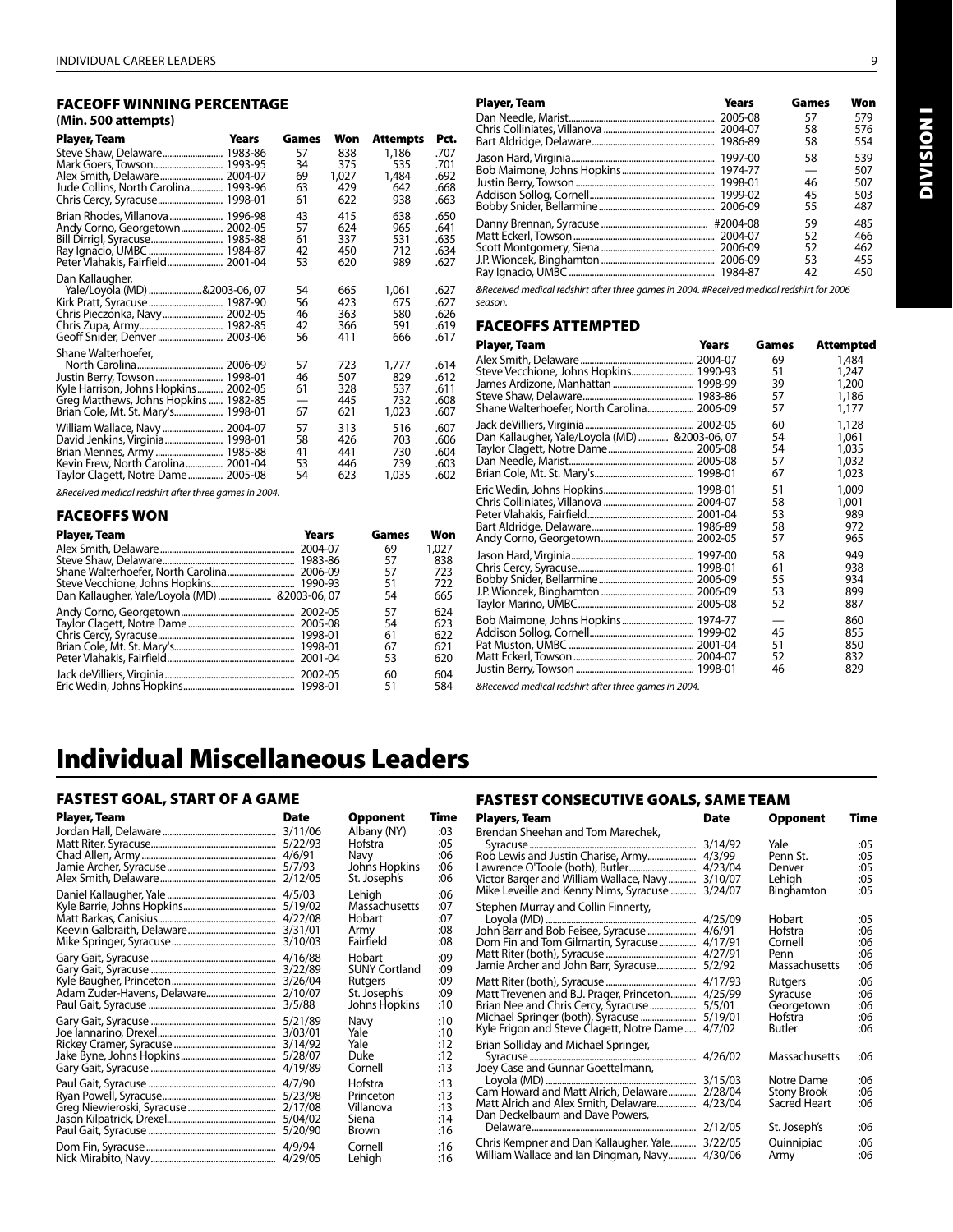| <b>Plavers, Team</b>                               | <b>Date</b> | <b>Opponent</b> | Time | Plaver, Team                 | Plaver, Team                                    | <b>Date</b> | Time |
|----------------------------------------------------|-------------|-----------------|------|------------------------------|-------------------------------------------------|-------------|------|
|                                                    |             | Colaate         | :06  | Zack Greer, Duke             | Jamison Koesterer, Johns Hopkins 4/7/07         |             | :06  |
| Vincent Giordano and Alex Smith, Delaware  4/21/07 |             | Sacred Heart    | :06  | Drew Westervelt, UMBC        | Curtis Dickson, Delaware                        | 5/20/07     | :06  |
| Curtis Dickson and Alex Smith, Delaware 4/21/07    |             | Sacred Heart    | :06  | John Henry McNierney, Lehigh | Mikelis Visgauss, Navy                          | 3/11/08     | :06  |
| Curtis Dickson and Jordan Hall, Delaware           | 5/5/07      | Towson          | :06  | Dan Hardy, Syracuse          | Brooks Korver, Army                             | 2/20/09     | :06  |
| Max Siebald and John Glynn, Cornell                | 3/8/08      | Armv            | :06  |                              | <b>CONSECUTIVE GAMES WITH AT LEAST ONE GOAL</b> |             |      |
|                                                    |             | Lehigh          | :06  |                              |                                                 |             |      |
|                                                    |             |                 |      |                              |                                                 |             |      |

### FASTEST CONSECUTIVE GOALS, OPPOSING TEAMS

| Player, Team                 | Player, Team                  | Date    | Time |
|------------------------------|-------------------------------|---------|------|
| Nick Silva, Manhattan        | Matt Alrich, Delaware         | 3/9/03  | :03  |
| Jim Bardwell, Hobart         | Greg Burns, Syracuse          | 4/16/88 | :04  |
| Devin Ryan, Notre Dame       | Jesse Tarr, Penn St.          | 2/24/02 | :04  |
| Brendan Sheehan, Yale        | Tom Marechek, Syracuse        | 3/14/92 | :05  |
| Dan Riordan, C.W. Post       | Tom Marechek, Syracuse        | 4/4/92  | :05  |
| Jesse Hubbard, Princeton     | Jim Morrissey, Syracuse       | 5/20/95 | :05  |
| Geoff Snider, Denver         | Frank Matarazzo, Notre Dame   | 4/11/04 | :05  |
| Bobby Griebe, Towson         | Cam Howard, Delaware          | 5/3/06  | :05  |
| Steven Boyle, Johns Hopkins  | Mikelis Visgauss, Navy        | 5/17/08 | :05  |
| Bill Garvye, Army            | Joe Llewelyn, Air Force       | 4/29/87 | :06  |
| Paul Cicio, SUNY Cortland    | Bill Dirrigl, Syracuse        | 3/23/88 | :06  |
| Jeff Wills, Johns Hopkins    | Matt Riter, Syracuse          | 5/19/91 | :06  |
| Terry Riordan, Johns Hopkins | Steve Heller, Army            | 4/11/92 | :06  |
| Bob Bason, Syracuse          | Daniel Hoverman, Yale         | 3/10/95 | :06  |
| Jordan Gros, Army            | Adam Michaels, Colgate        | 3/24/98 | :06  |
| Doug Staab, Georgetown       | Chris Cercy, Syracuse         | 5/5/01  | :06  |
| Spencer Wright, Syracuse     | Stephen Brundage, Loyola (MD) | 4/6/02  | :06  |
| Matt Karweck, Notre Dame     | Darren Sasaki-Scanlon, Denver | 3/20/03 | :06  |
| Jason Werner, Mt. St. Mary's | Alex Smith, Delaware          | 3/10/04 | :06  |
| Mark Williamson, Hobart      | Mike Powell, Syracuse         | 3/30/04 | :06  |
| Dave Cacciabeve, Villanova   | Alex Smith, Delaware          | 5/5/04  | :06  |
| Justin Otto, Manhattan       | Alex Smith, Delaware          | 3/19/05 | :06  |
| Graham Gill, Navy            | Tony Vozzolo, Army            | 5/1/05  | :06  |
| Pete Cannon, Georgetown      | Cam Howard, Delaware          | 3/15/06 | :06  |
| Chris Unterstein, Hofstra    | Adam Zuder-Havens, Delaware   | 4/14/06 | :06  |

| Player, Team                                                                                     | riayer, ream                                                                                                         | vale                                                        | шв                       |  |  |  |  |
|--------------------------------------------------------------------------------------------------|----------------------------------------------------------------------------------------------------------------------|-------------------------------------------------------------|--------------------------|--|--|--|--|
| Zack Greer, Duke<br>Drew Westervelt, UMBC<br>John Henry McNierney, Lehigh<br>Dan Hardy, Syracuse | Jamison Koesterer, Johns Hopkins 4/7/07<br>Curtis Dickson, Delaware<br>Mikelis Visgauss, Navy<br>Brooks Korver, Army | 5/20/07<br>3/11/08<br>2/20/09                               | :06<br>:06<br>:06<br>:06 |  |  |  |  |
| CONSECUTIVE GAMES WITH AT LEAST ONE GOAL                                                         |                                                                                                                      |                                                             |                          |  |  |  |  |
| <b>Player, Team</b>                                                                              | <b>Dates</b>                                                                                                         | Games<br>56<br>56<br>47<br>46<br>44<br>43<br>41<br>40<br>39 |                          |  |  |  |  |
|                                                                                                  | 4/9/05-4/24/07                                                                                                       | 34<br>32<br>31<br>31<br>30<br>29                            |                          |  |  |  |  |
|                                                                                                  |                                                                                                                      | 28<br>27<br>26<br>26<br>25                                  |                          |  |  |  |  |
|                                                                                                  |                                                                                                                      | 25<br>25<br>24<br>23<br>23                                  |                          |  |  |  |  |
|                                                                                                  |                                                                                                                      | 22                                                          |                          |  |  |  |  |
| *Did not compete in 1974. ^Active streak entering 2010 season.                                   |                                                                                                                      |                                                             |                          |  |  |  |  |

# Annual Individual Champions

#### POINTS PER GAME

| Year | Name, Team                         | Class | Games | Goals | Assists | <b>Points</b> | Per Game |
|------|------------------------------------|-------|-------|-------|---------|---------------|----------|
| 1996 |                                    |       | 15    | 56    | 30      | 86            | 5.73     |
| 1997 |                                    |       | 14    | 43    | 40      | 83            | 5.93     |
| 1998 |                                    |       | 14    | 44    | 34      | 78            | 5.57     |
| 1999 |                                    |       | 17    | 56    | 54      | 110           | 6.47     |
| 2000 | Ryan Powell, Syracuse Sr.          |       | 16    | 45    | 51      | 96            | 6.00     |
| 2001 |                                    |       | 16    | 49    | 29      | 78            | 4.88     |
| 2002 |                                    |       | 17    | 42    | 42      | 84            | 4.94     |
| 2003 |                                    |       | 13    | 10    | 49      | 59            | 4.54     |
|      |                                    |       | 13    | 20    | 39      | 59            | 4.54     |
| 2004 |                                    |       | 14    | 38    | 40      | 78            | 5.57     |
| 2005 |                                    |       | 13    | 29    | 37      | 66            | 5.08     |
| 2006 | Frank Resetarits, Albany (NY)  Jr. |       | 15    | 45    | 19      | 64            | 4.27     |
| 2007 |                                    |       | 20    | 44    | 52      | 96            | 4.80     |
| 2008 |                                    |       | 19    | 41    | 56      | 97            | 5.11     |
| 2009 |                                    |       | 15    | 35    | 28      | 63            | 4.20     |

*#Granted a fifth season of eligibility.*

| Year         | Name, Team                                              | <b>Class</b> | Games    | Goals    | <b>Assists Points</b> |          |  |
|--------------|---------------------------------------------------------|--------------|----------|----------|-----------------------|----------|--|
| 1996<br>1997 | Doug Knight, Virginia Jr.<br>Casey Powell, Syracuse Jr. |              | 15<br>14 | 56<br>43 | 30<br>40              | 86<br>83 |  |
| 1998         | Casey Powell, Syracuse Sr.                              |              | 14       | 44       | 34                    | 78       |  |
| 1999         | John Grant, Delaware  Sr.                               |              | 17       | 56       | 54                    | 110      |  |
| 2000         | Ryan Powell, Syracuse Sr.                               |              | 16       | 45       | 51                    | 96       |  |
| 2001         | Joe Baglio, Quinnipiac Jr.                              |              | 16       | 49       | 29                    | 78       |  |
| 2002         | Michael Powell, Syracuse  So.                           |              | 17       | 42       | 42                    | 84       |  |
| 2003         | Brian Marks, Villanova Sr.                              |              | 15       | 24       | 43                    | 67       |  |
| 2004         | Michael Powell, Syracuse  Sr.                           |              | 17       | 47       | 42                    | 89       |  |
| 2005         | Matt Danowski, Duke So.                                 |              | 20       | 50       | 42                    | 92       |  |
| 2006         | Chris Unterstein, Hofstra Sr.                           |              | 19       | 45       | 36                    | 81       |  |
| 2007         | Matt Danowski, Duke Sr.                                 |              | 20       | 44       | 52                    | 96       |  |
| 2008         | Matt Danowski, Duke #Sr.                                |              | 19       | 41       | 56                    | 97       |  |
| 2009         |                                                         |              | 19       | 23       | 55                    | 78       |  |
|              | #Granted a fifth season of eligibility.                 |              |          |          |                       |          |  |

#### Goals Per Game

| Year | Name, Team                       | <b>Class</b> | Games | Goals | <b>Per Game</b> |
|------|----------------------------------|--------------|-------|-------|-----------------|
| 1996 | Scott Hapgood, Dartmouth Jr.     |              | 12    | 48    | 4.00            |
| 1997 |                                  |              | 15    | 54    | 3.60            |
| 1998 | Dylan Schlott, Johns Hopkins Sr. |              | 14    | 48    | 3.43            |
| 1999 |                                  |              | 13    | 49    | 3.77            |
| 2000 |                                  |              | 14    | 59    | 4.21            |
| 2001 |                                  |              | 14    | 50    | 3.57            |
| 2002 |                                  |              | 13    | 48    | 3.69            |
| 2003 |                                  |              | 14    | 43    | 3.07            |
| 2004 |                                  |              | 15    | 46    | 3.07            |
| 2005 | Merrick Thomson, Albany (NY) So. |              | 16    | 54    | 3.38            |
| 2006 |                                  |              | 19    | 62    | 3.26            |
| 2007 |                                  |              | 20    | 67    | 3.35            |
| 2008 |                                  |              | 19    | 65    | 3.42            |
| 2009 |                                  |              | 13    | 39    | 3.00            |

*#Granted a fifth season of eligibility.*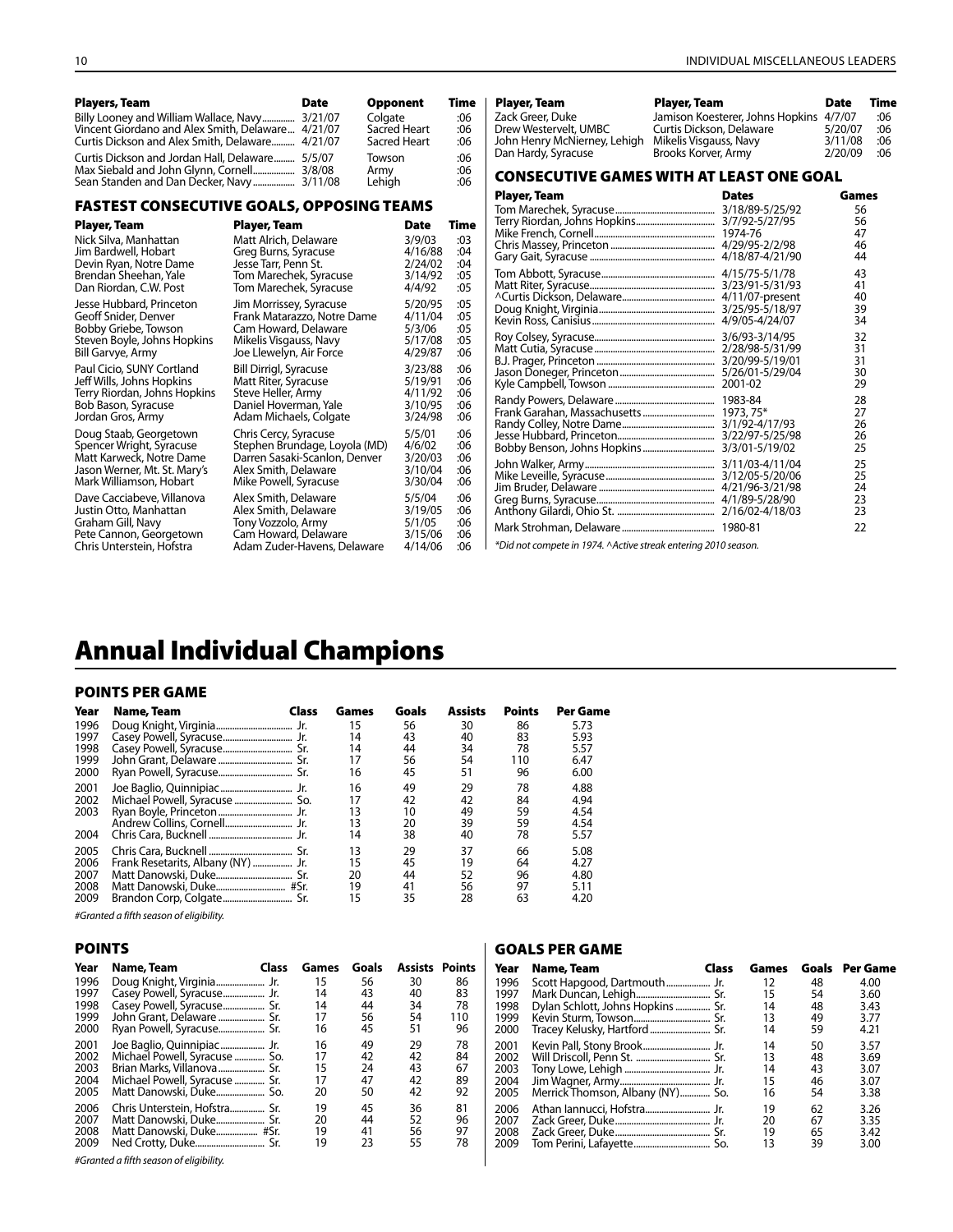# Goals

| Year | Class<br>Name, Team | Games | Goals |
|------|---------------------|-------|-------|
| 1996 |                     | 15    | 56    |
| 1997 |                     | 15    | 54    |
| 1998 |                     | 17    | 49    |
| 1999 |                     | 17    | 56    |
| 2000 |                     | 14    | 59    |
| 2001 |                     | 18    | 53    |
| 2002 |                     | 15    | 53    |
| 2003 |                     | 14    | 43    |
| 2004 |                     | 16    | 47    |
|      |                     | 17    | 47    |
| 2005 |                     | 20    | 57    |
| 2006 |                     | 19    | 62    |
| 2007 |                     | 20    | 67    |
| 2008 |                     | 19    | 65    |
| 2009 |                     | 18    | 49    |

# Assists Per Game

| Year | Name, Team                    | Class |    |    | <b>Games</b> Assists Per Game |
|------|-------------------------------|-------|----|----|-------------------------------|
| 1996 |                               |       | 15 | 47 | 3.13                          |
| 1997 |                               |       | 14 | 49 | 3.50                          |
| 1998 |                               |       | 15 | 39 | 2.60                          |
| 1999 |                               |       | 13 | 53 | 4.08                          |
| 2000 | Brian LaMastro, Hartford  Jr. |       | 16 | 52 | 3.25                          |
| 2001 |                               |       | 14 | 39 | 2.79                          |
| 2002 |                               |       | 14 | 42 | 3.00                          |
| 2003 |                               |       | 13 | 49 | 3.77                          |
| 2004 |                               |       | 15 | 44 | 2.93                          |
| 2005 |                               |       | 13 | 37 | 2.85                          |
| 2006 |                               |       | 14 | 35 | 2.50                          |
| 2007 |                               |       | 14 | 38 | 2.71                          |
| 2008 |                               |       | 19 | 56 | 2.95                          |
| 2009 |                               |       | 19 | 55 | 2.89                          |

*#Granted a fifth season of eligibility.*

#### **ASSISTS**

| Year | Name, Team                              | Class | <b>Games</b> Assists |    |
|------|-----------------------------------------|-------|----------------------|----|
| 1996 |                                         |       | 16                   | 49 |
| 1997 |                                         |       | 14                   | 49 |
| 1998 |                                         |       | 16                   | 40 |
| 1999 |                                         |       | 17                   | 54 |
| 2000 |                                         |       | 16                   | 52 |
| 2001 |                                         |       | 16                   | 40 |
| 2002 |                                         |       | 14                   | 42 |
|      |                                         |       | 15                   | 42 |
|      |                                         |       | 16                   | 42 |
|      |                                         |       | 17                   | 42 |
| 2003 |                                         |       | 13                   | 49 |
| 2004 |                                         |       | 15                   | 44 |
| 2005 |                                         |       | 20                   | 42 |
| 2006 |                                         |       | 18                   | 39 |
| 2007 |                                         |       | 20                   | 52 |
| 2008 |                                         |       | 19                   | 56 |
| 2009 |                                         |       | 19                   | 55 |
|      | #Granted a fifth season of eligibility. |       |                      |    |

### Goals-Against Average

|      | Year Name, Team |     | <b>Class Games Minutes GA GAA</b> |     |         |
|------|-----------------|-----|-----------------------------------|-----|---------|
|      |                 | -13 | 738                               |     | 88 7.15 |
| 1997 |                 | 15  | 727                               | -78 | 6.44    |
|      |                 | 15  | 734                               | ୨୨  | 7.60    |

|                                                                                                           | <b>Class Games Minutes</b> | GA  | GAA  |
|-----------------------------------------------------------------------------------------------------------|----------------------------|-----|------|
| 13                                                                                                        | 526                        | 62  | 7.07 |
| 13                                                                                                        | 748                        | 76  | 6.09 |
| 15                                                                                                        | 821                        | 78  | 5.70 |
| 13                                                                                                        | 740                        | 83  | 6.73 |
| 15                                                                                                        | 900                        | 91  | 6.07 |
| 14                                                                                                        | 734                        | 73  | 5.96 |
| 16                                                                                                        | 934                        | 104 | 6.68 |
| 15                                                                                                        | 859                        | 78  | 5.45 |
| 15                                                                                                        | 798                        | 83  | 6.24 |
| 15                                                                                                        | 849                        | 86  | 6.08 |
| 16                                                                                                        | 928                        | 95  | 6.14 |
| Joseph Canuso, Villanova Fr.<br>Brendan Callahan, Stony Brook Fr.<br>Jesse Schwartzman, Johns Hopkins So. |                            |     |      |

#### Save Percentage

| Year | Name, Team<br><b>Class</b>        | Games | GA  | Saves | Save<br>Pct. |
|------|-----------------------------------|-------|-----|-------|--------------|
| 1996 | Craig Grevelding, Marist Sr.      | 15    | 160 | 354   | .689         |
| 1997 |                                   | 14    | 110 | 236   | .682         |
| 1998 |                                   | 12    | 91  | 186   | .671         |
| 1999 |                                   | 13    | 107 | 209   | .661         |
| 2000 |                                   | 13    | 76  | 140   | .648         |
| 2001 | Trevor Tierney, Princeton Sr.     | 15    | 78  | 159   | .671         |
| 2002 | James Amandola, Manhattan  Sr.    | 14    | 95  | 207   | .685         |
| 2003 |                                   | 13    | 79  | 157   | .665         |
| 2004 | Brendan Callahan, Stony Brook Fr. | 14    | 73  | 160   | .687         |
| 2005 | Joey Kemp, Notre Dame Fr.         | 11    | 70  | 131   | .652         |
| 2006 | John Geagan, Manhattan  Fr.       | 9     | 61  | 115   | .653         |
| 2007 | Nick Sciubba, Bucknell  Fr.       | 15    | 83  | 148   | .641         |
| 2008 |                                   | 14    | 88  | 182   | .674         |
| 2009 | Scott Rodgers, Notre Dame  Sr.    | 16    | 95  | 187   | .663         |

#### Ground Balls Per Game

|      |                                    |       |       | Ground       |                 |
|------|------------------------------------|-------|-------|--------------|-----------------|
| Year | Name, Team                         | Class | Games | <b>Balls</b> | <b>Per Game</b> |
| 1999 |                                    |       | 13    | 117          | 9.00            |
| 2000 | Mark Miyashito, Canisius Fr.       |       | 13    | 139          | 10.69           |
| 2001 | Eric Wedin, Johns Hopkins Sr.      |       | 12    | 117          | 9.75            |
| 2002 |                                    |       | 12    | 107          | 8.92            |
| 2003 | Ryan Radonis, Loyola (MD) Sr.      |       | 13    | 101          | 7.77            |
| 2004 |                                    |       | 15    | 143          | 9.53            |
| 2005 |                                    |       | 11    | 92           | 8.36            |
| 2006 |                                    |       | 17    | 194          | 11.41           |
| 2007 |                                    |       | 14    | 127          | 9.07            |
| 2008 | Stephen Peyser, Johns Hopkins  Sr. |       | 17    | 113          | 6.65            |
| 2009 | Dom DeNapoli, St. John's (NY) Sr.  |       | 14    | 119          | 8.50            |

### FaceOff WINNING Percentage

| Year | Name, Team                       | <b>Class</b> | Games | Won | Lost | Pct. |
|------|----------------------------------|--------------|-------|-----|------|------|
| 1999 |                                  |              | 16    | 123 | 67   | .647 |
| 2000 |                                  |              | 16    | 253 | 103  | .711 |
| 2001 |                                  |              | 16    | 245 | 109  | .692 |
| 2002 | Cliff Lorenzo, Sacred Heart  Jr. |              | 14    | 139 | 67   | .675 |
| 2003 | Ryan Radonis, Loyola (MD) Sr.    |              | 13    | 165 | 81   | .671 |
| 2004 | Andy Corno, Georgetown Jr.       |              | 14    | 186 | 87   | .681 |
| 2005 |                                  |              | 17    | 247 | 100  | .712 |
| 2006 |                                  |              | 17    | 261 | 120  | .685 |
| 2007 |                                  |              | 19    | 311 | 119  | .723 |
| 2008 | Danny Brennan, Syracuse  Sr,     |              | 17    | 214 | 107  | .667 |
| 2009 | Adam Rand, Stony Brook  So.      |              | 15    | 222 | 126  | .638 |

**DIVISION I** Division I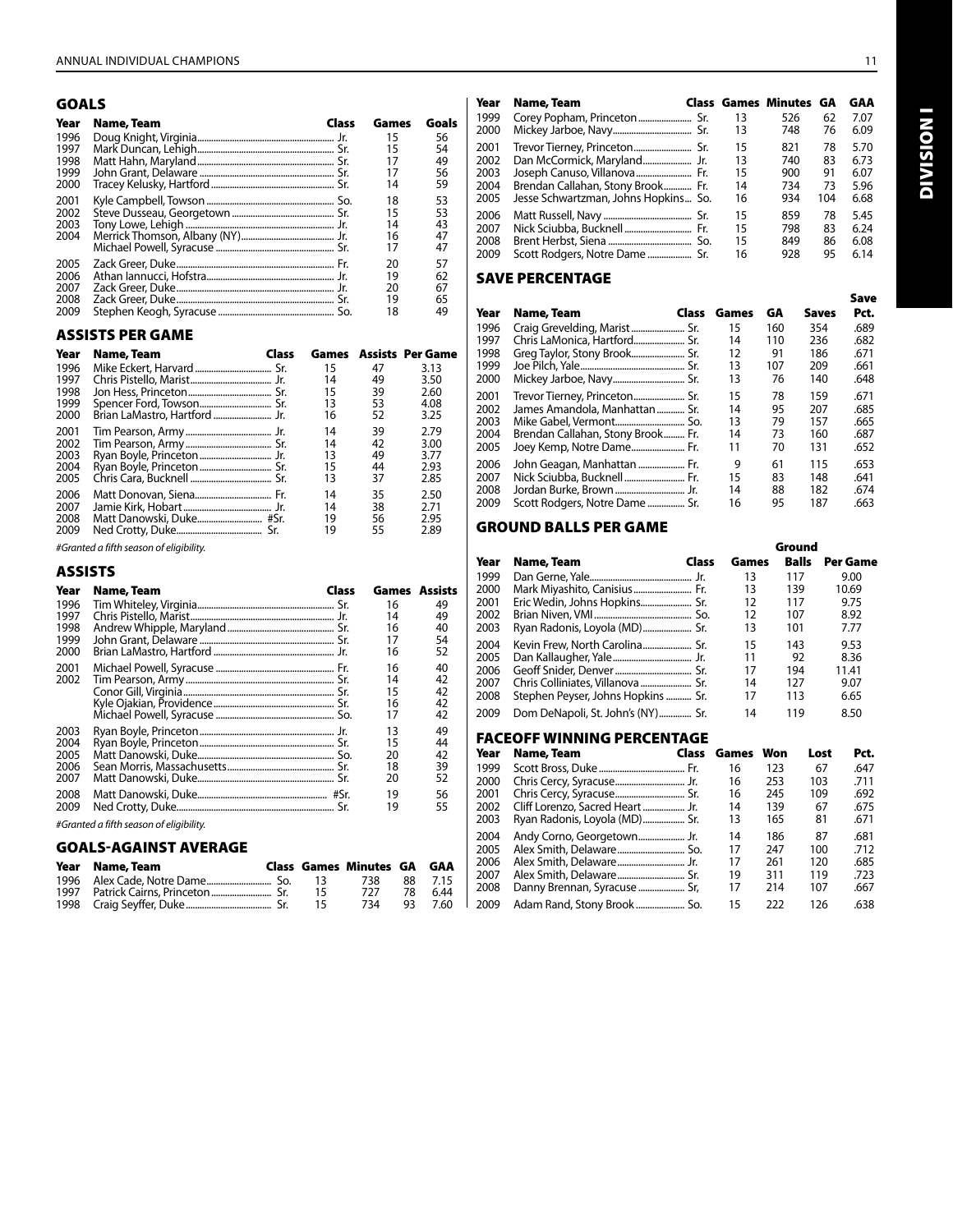# Team Records

Official NCAA men's lacrosse records began with the 1971 season and are based on information submitted to the NCAA statistics service by institutions participating in the weekly statistics rankings, which started in 1996. In statistical rankings, the rounding of percentages and/or averages may indicate ties where none exists. In these cases, the numerical order of the rankings is accurate.

# Scoring

# POINTS

Game 63—Virginia vs. VMI, April 9, 1996 Season 481—Duke, 2008 (304 goals, 177 assists in 20 games) POINTS PER GAME Season 33.31—Syracuse, 1990 (433 in 13 games) GOALS Game 38—Virginia vs. VMI, April 9, 1996

Season 304—Duke, 2008 (20 games)

#### GOALS PER GAME

Season 20.85—Syracuse, 1990 (271 in 13 games)

ASSISTS Game 25—Virginia vs. VMI, April 9, 1996 Season

200—Cornell, 1976 (16 games) ASSISTS PER GAME

# Season

12.50—Cornell, 1976 (200 in 16 games)

#### SCORING MARGIN Per Game Season

11.31—Syracuse, 1990 (271 goals, 124 goals allowed in 13 games)

# Field Play

#### GROUND BALLS

Game 111—Air Force vs. California, 1981 Season

1,170—North Carolina, 1989 (18 games) GROUND BALLS PER GAME

Season 79.82—Virginia, 1975 (878 in 11 games)

#### FACEOFF WINNING PERCENTAGE

Season .719—Delaware, 1986 (269 of 374) FACEOFFS WON

Game 35—Syracuse vs. SUNY Cortland, March 23, 1988 Season

314—Delaware, 2007 (19 games) FACEOFFS ATTEMPTED

#### Game 47—North Carolina St. and Virginia, April 1, 1978; Syracuse and Virginia, Feb. 28, 1997

Season 510—Duke, 2008 (20 games)

#### MAN-UP OFFENSE efficiency Season

.586—North Carolina, 1985 (41 of 70)

# Defense

# SAVES

Game 40—Cornell vs. Syracuse, April 11, 1987 Season

318—St. Joseph's, 1996 (15 games); Fairfield, 1997 (16 games)

# SAVES PER GAME

Season 25.64—Fairfield, 1994 (282 in 11 games)

#### SCORING DEFENSE

Season

3.67—Delaware, 1971 (44 GA in 12 games) MAN-DOWN DEFENSE efficiency

Season .891—Notre Dame, 1996 (57 of 64)

# Miscellaneous

CONSECUTIVE Victories 42—Cornell, March 20, 1976, to May 20, 1978

CONSECUTIVE HOME victories -Syracuse, April 24, 1982, to March 18, 1987; Johns Hopkins, April 3, 2001, to February 25, 2006

#### CONSECUTIVE CONFERENCE **VICTORIES**

39—Cornell, April 21, 1973, to May 9, 1979 WINNING PERCENTAGE

(Best Perfect Season) 1.000—Virginia, 2006 (17-0)

#### WINS IN A SEASON 18—Duke, 2008 (18-2)

CONSECUTIVE WINNING SEASONS 38—Johns Hopkins, 1972 to present

#### MOst Improved Won-

Lost Record

81/2—Towson, 2001 (14-4, from 3-10 in 2000); Duke, 2005 (17-3, from 5-8 in 2004); Syracuse, 2008 (16-2, from 5-8 in 2007)

Largest Margin of Victory

33—Villanova (34) vs. Fairleigh Dickinson (1), April 17, 1981; Virginia (38) vs. VMI (5), April 9, 1996

NCAA Tournament Single-Game Attendance

52,004—Johns Hopkins vs. Delaware and Duke vs. Cornell, May 26, 2007, at Baltimore (NCAA semifinals)

REgular SEason Single- Game Attendance 30,192—Notre Dame vs. Ohio St., April 25, 2009, at

Columbus, Ohio

#### Single-Season Total **ATTENDANCE**

195,530—Syracuse, 2009 (18 games)

#### Single-Season Average **ATTENDANCE**

11,323—Johns Hopkins, 2008 (192,499 in 17 games)

# Team Single-Game Leaders

#### POINTS

| Team          | Date    |
|---------------|---------|
|               | 4/9/96  |
|               | 3/30/83 |
|               | 3/28/95 |
|               | 5/9/78  |
|               | 4/8/72  |
|               | 4/17/82 |
|               | 3/25/89 |
|               | 4/16/77 |
|               | 4/29/87 |
|               | 4/11/78 |
|               | 3/18/80 |
|               | 4/6/91  |
|               | 4/12/00 |
|               | 4/3/74  |
| $C+$ locaphic | דחורו כ |

| Team | Date | <b>Opponent</b>     | Goals | <b>Assists</b> | <b>Points</b> |
|------|------|---------------------|-------|----------------|---------------|
|      |      | VMI                 | 38    | 25             | 63            |
|      |      | Lehiah              | 32    | 21             | 53            |
|      |      | Radford             | 32    | 21             | 53            |
|      |      | Williams            | 29    | 23             | 52            |
|      |      | Duke                | 29    | 22             | 51            |
|      |      | Fairleigh Dickinson | 34    | 17             | 51            |
|      |      | Ohio St.            | 29    | 23             | 51            |
|      |      | Virginia Tech       | 32    | 18             | 50            |
|      |      | Air Force           | 29    | 21             | 50            |
|      |      | Delaware            | 28    | 21             | 49            |
|      |      | William & Mary      | 27    | 22             | 49            |
|      |      | Hofstra             | 30    | 18             | 48            |
|      |      | Wagner              | 26    | 22             | 48            |
|      |      | Syracuse            | 27    | 20             | 47            |
|      |      | Niagara             | 27    | 20             | 47            |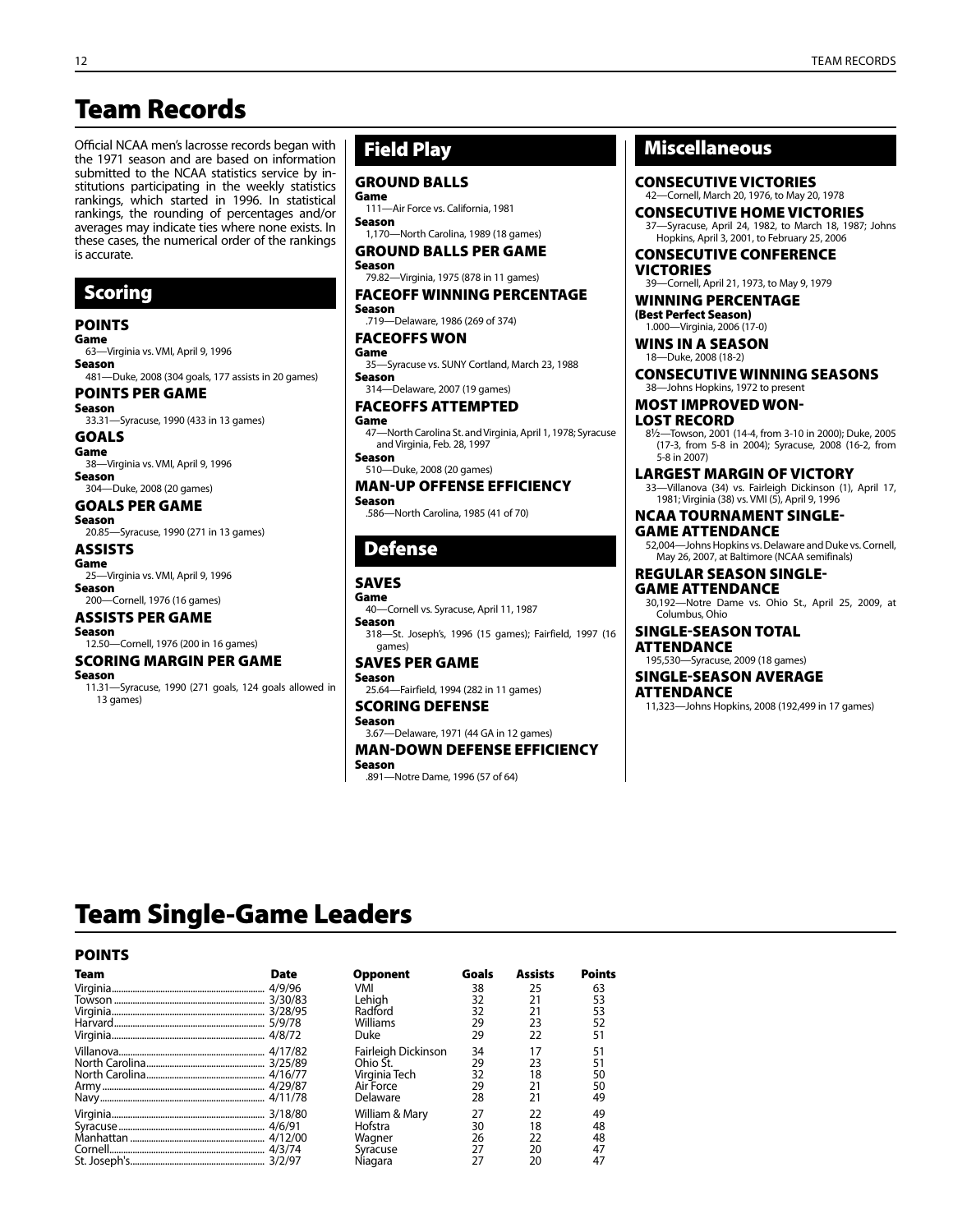# GOALS

| Team | Date | <b>Opponent</b>     | Goals |
|------|------|---------------------|-------|
|      |      | VMI                 | 38    |
|      |      | Colorado Col.       | 34    |
|      |      | Fairleigh Dickinson | 34    |
|      |      | Virginia Tech       | 32    |
|      |      | Lehigh              | 32    |
|      |      | Radford             | 32    |
|      |      | Marietta            | 31    |
|      |      | VMI                 | 31    |
|      |      | St. Joseph's        | 31    |
|      |      | Colgate             | 30    |
|      |      | Hofstra             | 30    |
|      |      | Marist              | 30    |
|      |      | Duke                | 29    |
|      |      | Swarthmore          | 29    |
|      |      | Mt. St. Mary's      | 29    |
|      |      | Williams            | 29    |
|      |      | Air Force           | 29    |
|      |      | Ohio St.            | 29    |
|      |      | Wittenberg          | 29    |
|      |      | Radford             | 29    |
|      |      | Marist              | 29    |

#### ASSISTS

| Team | Date | <b>Opponent</b> | <b>Assists</b> |
|------|------|-----------------|----------------|
|      |      | VMI             | 25             |
|      |      | Williams        | 23             |
|      |      | Duke            | 22             |
|      |      | William & Mary  | 22             |
|      |      | Ohio St.        | 22             |
|      |      | Wagner          | 22             |
|      |      | Delaware        | 21             |
|      |      | Lehiah          | 21             |
|      |      | Millersville    | 21             |
|      |      | Penn            | 21             |
|      |      | Washington (MD) | 21             |
|      |      | Air Force       | 21             |
|      |      | Denver          | 21             |
|      |      | Radford         | 21             |
|      |      | Syracuse        | 20             |
|      |      | Loyola (MD)     | 20             |
|      |      | Niagara         | 20             |
|      |      | VMI             | 20             |

#### SAVES

| <b>Team</b>   | <b>Date</b> | <b>Opponent</b> | <b>Saves</b> |
|---------------|-------------|-----------------|--------------|
|               |             | Syracuse        | 40           |
|               |             | <b>UMBC</b>     | 39           |
|               |             | Loyola (MD)     | 38           |
|               |             | Connecticut     | 35           |
|               |             | North Carolina  | 35           |
|               |             | Princeton       | 35           |
|               |             | Army            | 34           |
|               |             | Penn St.        | 34           |
|               |             | Towson          | 33           |
|               |             | Navv            | 33           |
|               |             | Michigan St.    | 33           |
|               |             | Niagara         | 33           |
|               |             | Denver          | 32           |
|               |             | Navy            | 31           |
|               |             | Loyola (MD)     | 31           |
| $T_{0111000}$ | 2/20/02     | المنطم ا        | 21           |

| Opponent<br>VMI<br>Colorado Col.<br>Fairleigh Dickinson<br>Virginia Tech<br>Lehigh | Go |
|------------------------------------------------------------------------------------|----|
| Radford<br>Marietta<br>VMI<br>St. Joseph's<br>Colgate                              |    |
| Hofstra<br>Marist<br>Duke<br>Swarthmore<br>Mt. St. Mary's                          |    |
| Williams<br>Air Force<br>Ohio St.<br>Wittenberg<br>Radford                         |    |

| Assis    |
|----------|
| 25       |
| 23       |
| 22       |
| 22       |
| 22       |
| 22       |
| 21       |
| 21       |
| 21       |
| 21       |
| 21       |
| 21       |
| 21       |
| 21       |
| 20       |
| 20       |
| 20<br>חר |
|          |

| <b>Date</b> | <b>Opponent</b> | Save           |
|-------------|-----------------|----------------|
|             | Syracuse        | 40             |
|             | <b>UMBC</b>     | 39             |
|             | Loyola (MD)     | 38             |
|             | Connecticut     | 35             |
|             |                 | 35             |
|             | Princeton       | 35             |
|             | Army            | 34             |
|             | Penn St.        | 34             |
|             | Towson          | 33             |
|             | Navv            | 33             |
|             | Michigan St.    | 33             |
|             | Niagara         | 33             |
|             | Denver          | 32             |
|             | Navy            | 31             |
|             | Loyola (MD)     | 31             |
|             | Lehiah          | 31             |
|             |                 | North Carolina |

#### GROUND BALLS Team Date Opponent Air Force......................................................... 1981 California 111 Virginia............................................................ 4/8/72 Duke 110 4/6/72<br>1983 Colorado Mines 109<br>4/23/83 Wash. & Lee 106 North Carolina............................................. 4/23/83 Wash. & Lee 106 North Carolina.. Virginia............................................................ 4/9/96 VMI 105 North Carolina............................................. 3/2/91 Radford 104 Virginia............................................................ 3/26/75 Ohio Wesleyan 103 Virginia............................................................ 5/4/83 Virginia Tech 103 North Carolina... Villanova......................................................... 4/17/91 Lafayette 103 Virginia............................................................ 4/7/73 Duke 102 UMBC .............................................................. 3/7/92 Marist 102 Virginia............................................................ 3/25/72 Roanoke 101 North Carolina............................................. 4/16/83 UMBC 100 Mt. St. Mary's. FACEOFFS WON **Date Opponent Won**<br>3/23/88 SUNY Cortland 35

Air Force......................................................... 3/24/79 Princeton 31

Team Date Opponent Saves

| SUNY Cortland      | 35 |
|--------------------|----|
| Air Force          | 34 |
| VMI                | 34 |
| North Carolina St. | 33 |
| Virginia           | 32 |
| Syracuse           | 32 |
| Duke               | 31 |
| VMI                | 31 |
| <b>UMBC</b>        | 31 |
| Lafayette          | 30 |
| Radford            | 29 |
| Navv               | 29 |
| Virginia Tech      | 28 |
| Loyola (MD)        | 27 |
| VMI                | 27 |
| Albany (NY)        | 27 |
| Manhattan          | 27 |
| Albany (NY)        | 27 |
|                    |    |

#### FACEOFFS ATTEMPTED

| <b>Teams</b> | <b>Date</b> | <b>Attempted</b> |
|--------------|-------------|------------------|
|              |             | 47               |
|              |             | 47               |
|              |             | 46               |
|              |             | 45               |
|              |             | 45               |
|              |             | 45               |
|              |             | 44               |
|              |             | 44               |
|              |             | 44               |
|              |             | 43               |
|              |             | 42               |
|              |             | 42               |
|              |             | 42               |
|              |             | 42               |

# Team Single-Season Leaders

### POINTS PER GAME

| Team               | Year | Games | Goals | <b>Assists</b> | <b>Points</b> | PPG   |
|--------------------|------|-------|-------|----------------|---------------|-------|
|                    |      | 13    | 271   | 162            | 433           | 33.31 |
|                    |      | 16    | 276   | 200            | 476           | 29.75 |
|                    |      | 16    | 262   | 191            | 453           | 28.31 |
|                    |      | 14    | 255   | 141            | 396           | 28.29 |
|                    |      | 15    | 274   | 150            | 424           | 28.27 |
|                    |      | 14    | 233   | 162            | 395           | 28.21 |
|                    |      | 15    | 245   | 170            | 415           | 27.70 |
|                    |      | 15    | 257   | 156            | 413           | 27.53 |
|                    |      | 13    | 212   | 143            | 355           | 27.31 |
| Johns Hopkins 1978 |      | 14    | 237   | 144            | 381           | 27.21 |
|                    |      | 14    | 224   | 157            | 381           | 27.21 |
| Johns Hopkins 1981 |      | 14    | 239   | 141            | 380           | 27.14 |

| Team           | Year | Games    | Goals      | <b>Assists</b> | <b>Points</b>  | <b>PPG</b>     |
|----------------|------|----------|------------|----------------|----------------|----------------|
|                |      | 15       | 261        | 145            | 406            | 27.07          |
|                |      | 15<br>17 | 253<br>260 | 152<br>198     | 405<br>458     | 27.00<br>26.94 |
|                |      |          |            |                |                |                |
|                |      | 14<br>15 | 243<br>255 | 134<br>141     | 377<br>396     | 26.93<br>26.40 |
| North Carolina | 1981 | 12       | 200        | 116            | 316            | 26.33          |
|                |      | 15       | 258        | 134            | 392            | 26.13          |
|                |      | 15       | 258        | 132            | 390            | 26.00          |
| <b>POINTS</b>  |      |          |            |                |                |                |
| Team           |      | Year     | Games      | Goals          | <b>Assists</b> | <b>Points</b>  |
|                |      |          | 20         | 304            | 177            | 481            |
|                |      |          | 16         | 276            | 200            | 476            |

Ground<br>Balls

Northern Colo.

SUNY Cortland 35<br>
Air Force 34<br>
VMI 34

**DIVISION I** Division I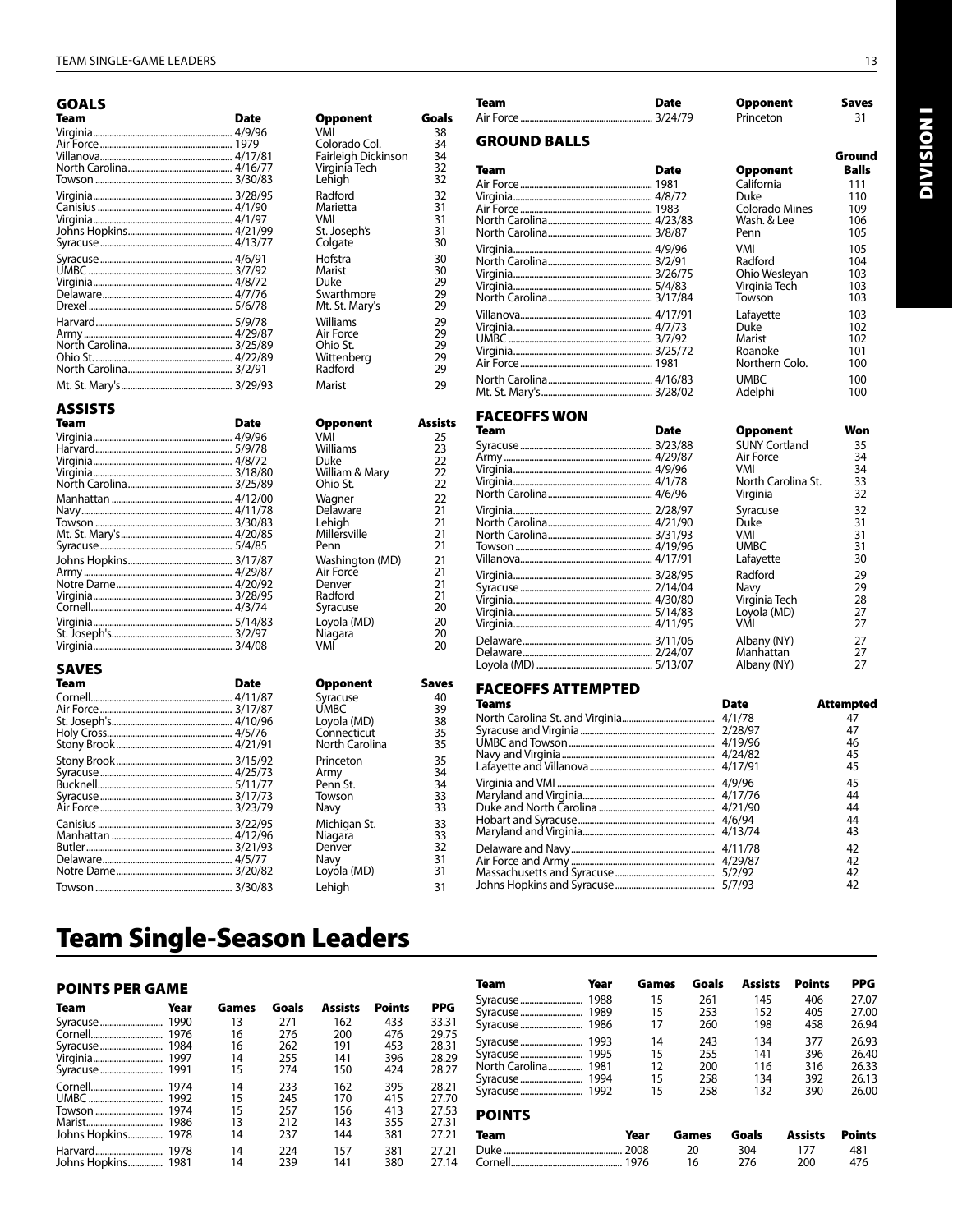| Team                            | Year | Games    | Goals        | <b>Assists</b> | <b>Points</b>  |
|---------------------------------|------|----------|--------------|----------------|----------------|
|                                 |      | 17<br>16 | 260<br>262   | 198<br>191     | 458<br>453     |
|                                 |      | 16       | 275          | 176            | 451            |
|                                 |      | 13<br>17 | 271          | 162<br>172     | 433<br>432     |
|                                 |      | 17       | 260<br>255   | 175            | 430            |
|                                 |      | 15       | 274          | 150            | 424            |
|                                 |      | 15       | 245          | 170            | 415            |
|                                 |      | 15<br>16 | 257<br>236   | 156<br>170     | 413<br>406     |
|                                 |      | 15       | 261          | 145            | 406            |
|                                 |      | 15<br>18 | 253<br>237   | 152<br>165     | 405<br>402     |
|                                 |      | 18       | 240          | 161            | 401            |
|                                 |      | 16       | 240          | 161            | 401            |
|                                 |      | 20<br>17 | 253<br>249   | 146<br>149     | 399<br>398     |
|                                 |      | 15       | 255          | 141            | 396            |
|                                 |      | 14       | 255          | 141            | 396            |
| <b>GOALS PER GAME</b>           |      |          |              |                |                |
| Team                            |      | Year     | Games        | Goals          | GPG            |
|                                 |      |          | 13           | 271            | 20.85          |
|                                 |      |          | 15           | 274            | 18.27          |
|                                 |      |          | 14<br>15     | 255<br>261     | 18.21<br>17.40 |
|                                 |      |          | 14           | 243            | 17.36          |
|                                 |      |          | 16           | 276            | 17.25          |
|                                 |      |          | 15<br>15     | 258<br>258     | 17.20<br>17.20 |
|                                 |      |          | 16           | 275            | 17.19          |
|                                 |      |          | 15           | 257            | 17.13          |
|                                 |      |          | 14           | 239            | 17.07          |
|                                 |      |          | 15<br>14     | 255<br>237     | 17.00<br>16.93 |
|                                 |      |          | 12           | 200            | 16.67          |
|                                 |      |          | 18           | 300            | 16.67          |
|                                 |      |          | 14<br>16     | 233<br>263     | 16.64<br>16.44 |
|                                 |      |          | 14           | 230            | 16.43          |
|                                 |      |          |              |                |                |
|                                 |      |          | 13           | 213            | 16.38          |
|                                 |      |          | 16           | 262            | 16.38          |
| <b>GOALS</b>                    |      |          |              |                |                |
| Team                            |      |          | Year         | Games<br>20    | Goals<br>304   |
|                                 |      |          | 1990         | 18             | 300            |
|                                 |      |          | 1986<br>1976 | 18<br>16       | 279<br>276     |
|                                 |      |          | 1996         | 16             | 275            |
|                                 |      |          | 1991         | 15             | 274            |
|                                 |      |          | 1990         | 13             | 271            |
|                                 |      |          |              | 17<br>20       | 269<br>267     |
|                                 |      |          |              | 16             | 263            |
|                                 |      |          |              | 16             | 262            |
|                                 |      |          |              | 15<br>17       | 261<br>260     |
|                                 |      |          |              | 17             | 260            |
|                                 |      |          |              | 15<br>15       | 258            |
|                                 |      |          |              | 15             | 258<br>257     |
|                                 |      |          |              | 17             | 255            |
|                                 |      |          | 1997         | 15<br>14       | 255<br>255     |
|                                 |      |          |              |                |                |
| <b>ASSISTS PER GAME</b><br>Team |      | Year     | Games        | Assists        | APG            |
|                                 |      |          | 16           | 200            | 12.50          |
|                                 |      |          | 13<br>16     | 162<br>191     | 12.46          |
|                                 |      |          | 17           | 198            | 11.94<br>11.65 |
|                                 |      |          | 14           | 162            | 11.57          |
|                                 |      |          | 15<br>14     | 170            | 11.33          |
|                                 |      |          | 13           | 157<br>143     | 11.21<br>11.00 |
|                                 |      |          | 16           | 176            | 11.00          |
|                                 |      |          | 16           | 170            | 10.63          |
|                                 |      |          | 15<br>15     | 156<br>155     | 10.40<br>10.33 |
|                                 |      |          | 17<br>14     | 175<br>144     | 10.29<br>10.29 |

| Team           | Year | Games | <b>Assists</b> | APG            |
|----------------|------|-------|----------------|----------------|
|                |      | 14    | 142            | 10.14          |
|                |      | 15    | 152            | 10.13          |
|                |      | 17    | 172            | 10.12          |
|                |      | 13    | 131            | 10.08          |
|                |      | 14    | 141            | 10.07          |
| <b>ASSISTS</b> |      |       |                |                |
| Team           |      | Year  | Games          | <b>Assists</b> |
|                |      | 1976  | 16             | 200            |
|                |      | 1986  | 17             | 198            |
|                |      | 1984  | 16             | 191            |
|                |      | 1986  | 18             | 183            |
|                |      | 2008  | 20             | 177            |

|      | ΖU | .   |
|------|----|-----|
|      | 16 | 176 |
|      | 17 | 175 |
|      | 17 | 172 |
| 1985 | 16 | 170 |
|      | 15 | 170 |
| 1984 | 18 | 165 |
| 1974 | 14 | 162 |
| 1990 | 13 | 162 |
| 1989 | 18 | 161 |
|      | 16 | 161 |
| 1978 | 14 | 157 |
| 1974 | 15 | 156 |
| 1983 | 15 | 155 |
| 1989 | 15 | 152 |
|      | 16 | 151 |
|      |    |     |

#### **SAVES PER GAME**

| Team | Year | Games | Saves | Avg.  |
|------|------|-------|-------|-------|
|      | 1994 | 11    | 282   | 25.64 |
|      | 1997 | 11    | 240   | 21.81 |
|      | 1978 | 14    | 304   | 21.71 |
|      |      | 14    | 304   | 21.71 |
|      |      | 14    | 297   | 21.21 |
|      |      | 15    | 318   | 21.20 |
|      |      | 13    | 269   | 20.69 |
|      |      | 18    | 284   | 20.29 |
|      |      | 12    | 241   | 20.08 |
|      |      | 15    | 301   | 20.07 |
|      | 1991 | 13    | 260   | 20.00 |
|      |      | 13    | 259   | 19.92 |
|      |      | 16    | 318   | 19.88 |
|      |      | 15    | 298   | 19.87 |
|      |      | 14    | 278   | 19.86 |
|      | 1997 | 14    | 274   | 19.57 |
|      |      | 16    | 312   | 19.50 |
|      |      | 15    | 292   | 19.47 |
|      | 1990 | 14    | 260   | 18.57 |
|      | 1990 | 19    | 241   | 18.54 |

#### **SAVES**

Cornell..<br>Navy......

| Team            | Year  | <b>Games</b> | <b>Saves</b> |
|-----------------|-------|--------------|--------------|
|                 | 1996  | 15           | 318          |
|                 | 1997  | 16           | 318          |
|                 | 1984  | 16           | 312          |
|                 | 1978  | 14           | 304          |
|                 | 1996  | 14           | 304          |
|                 | 1973  | 17           | 300          |
|                 | 1983  | 15           | 298          |
|                 | 1995  | 14           | 297          |
|                 | 1994  | 15           | 292          |
|                 | 1999  | 15           | 286          |
|                 | 1985  | 16           | 284          |
|                 | 1994  | 14           | 284          |
|                 | 1994  | 11           | 282          |
|                 | 1980  | 16           | 278          |
|                 | 1996  | 14           | 278          |
|                 | 1973  | 17           | 275          |
|                 | 1997  | 14           | 274          |
|                 | 1979  | 16           | 272          |
|                 | 1996  | 15           | 265          |
|                 | 1983  | 16           | 262          |
| SCORING DEFENSE |       |              |              |
|                 |       |              |              |
| Year<br>Team    | Games | Goals        | Avg.         |
|                 | 12    | 44           | 3.67         |
|                 | 15    | 82           | 5.47         |
|                 | 12    | 67           | 5.58         |
|                 | 15    | 87           | 5.80         |
|                 | 14    | 82           | 5.86         |

 $\begin{array}{c} 14 \\ 13 \end{array}$ 

2006

 $\frac{1}{2000}$ 

83<br>78

5.93<br>6.00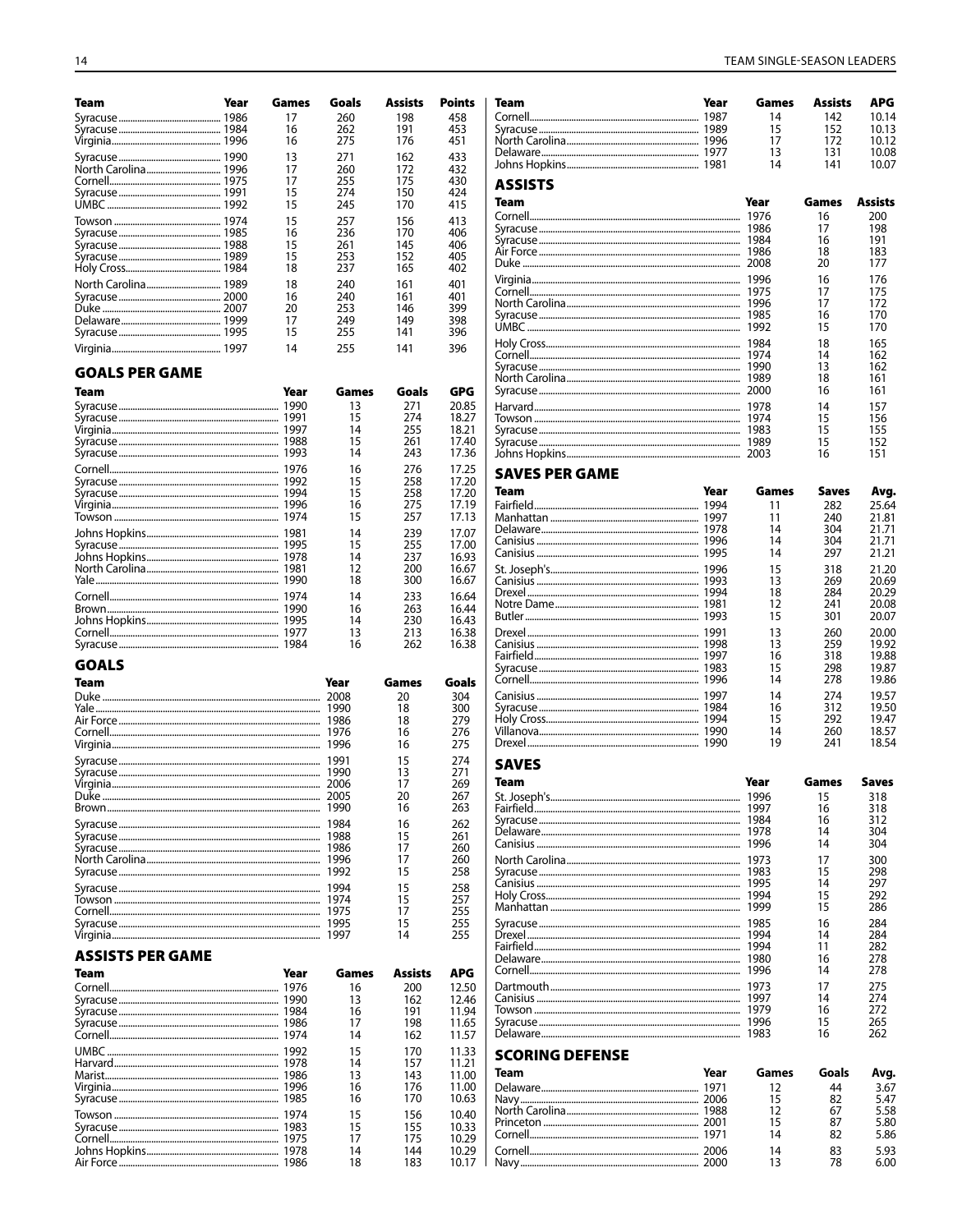#### TEAM SINGLE-SEASON LEADERS

| Team | Year | Games | Goals | Avq. |
|------|------|-------|-------|------|
|      |      | 15    | 91    | 6.07 |
|      |      | 12    | 74    | 6.17 |
|      |      | 16    | 99    | 6.19 |
|      |      | 14    | 87    | 6.21 |
|      |      | 16    | 100   | 6.25 |
|      |      | 15    | 95    | 6.33 |
|      |      | 13    | 84    | 6.46 |
|      |      | 15    | 97    | 6.47 |
|      |      | 17    | 110   | 6.47 |
|      |      | 16    | 104   | 6.50 |
|      |      | 16    | 104   | 6.50 |
|      |      | 18    | 117   | 6.50 |
|      |      | 16    | 105   | 6.56 |

#### **FACEOFF WINNING PERCENTAGE**

| Team | Year | Games | Won | Attempted | Pct. |
|------|------|-------|-----|-----------|------|
|      |      | 16    | 269 | 374       | .719 |
|      |      | 19    | 314 | 439       | .715 |
|      |      | 17    | 253 | 359       | .705 |
|      |      | 15    | 299 | 434       | .689 |
|      |      | 16    | 267 | 388       | .688 |
|      |      | 16    | 260 | 378       | .688 |
|      |      | 12    | 249 | 364       | .684 |
|      |      | 17    | 261 | 124       | .678 |
|      |      | 16    | 289 | 427       | .677 |
|      |      | 14    | 228 | 337       | .677 |
|      |      | 16    | 283 | 422       | .671 |
|      | 2007 | 12    | 173 | 258       | .671 |
|      |      | 17    | 246 | 124       | .665 |
|      |      | 12    | 185 | 279       | .663 |
|      |      | 15    | 216 | 326       | .663 |
|      |      | 13    | 193 | 293       | .659 |
|      |      | 13    | 189 | 287       | .659 |
|      |      | 11    | 198 | 301       | .658 |
|      |      | 15    | 230 | 351       | .655 |
|      |      | 18    | 268 | 409       | .655 |

#### **FACEOFFS WON**

| Team | Year | Games | Won |
|------|------|-------|-----|
|      |      | 19    | 314 |
|      | 1996 | 17    | 309 |
|      | 1988 | 15    | 299 |
|      | 2000 | 16    | 289 |
|      | 2001 | 18    | 288 |
|      | 1993 | 16    | 283 |
|      | 2009 | 18    | 281 |
|      |      | 20    | 272 |
|      | 1991 | 15    | 271 |
|      | 1986 | 16    | 269 |
|      | 1995 | 16    | 268 |
|      | 2004 | 18    | 268 |
|      | 1989 | 15    | 267 |
|      | 2001 | 16    | 267 |
|      | 1996 | 14    | 264 |
|      | 2006 | 17    | 261 |
|      | 1993 | 15    | 260 |
|      | 1997 | 16    | 260 |
|      | 2006 | 17    | 258 |
|      | 2008 | 18    | 258 |

#### **FACEOFFS ATTEMPTED**

| <b>Team</b> | Year | Games | Attempted |
|-------------|------|-------|-----------|
|             | 2008 | 20    | 510       |
|             | 1999 | 17    | 506       |
|             | 1996 |       | 492       |
|             | 1996 | 16    | 491       |
|             | 2004 | 17    | 486       |
|             |      | 18    | 478       |
|             |      | 15    | 475       |
|             |      | 15    | 474       |
|             |      | 15    | 467       |
|             | 1996 | 14    | 467       |
|             | 2001 | 18    | 467       |
|             |      | 15    | 466       |
|             |      | 20    | 466       |
|             |      | 18    | 465       |
|             |      | 17    | 454       |
|             |      | 17    | 453       |
|             |      | 18    | 453       |
|             |      | 17    | 450       |
|             |      | 18    | 449       |
|             | 2009 | 19    | 444       |

#### **GROUND BALLS PER GAME**

| Team | Year | Games | <b>Balls</b> | Avg.  |
|------|------|-------|--------------|-------|
|      |      | 11    | 878          | 79.82 |
|      |      | 13    | 987          | 75.92 |
|      |      | 13    | 920          | 70.77 |
|      |      | 16    | 1,125        | 70.31 |
|      |      | 14    | 982          | 70.14 |
|      |      | 16    | 1,122        | 70.13 |
|      |      | 12    | 836          | 69.67 |
|      |      | 13    | 903          | 69.46 |
|      |      | 14    | 952          | 68.00 |
|      |      | 17    | 1,154        | 67.88 |
|      |      | 13    | 882          | 67.85 |
|      |      | 18    | 1,170        | 65.00 |
|      |      | 15    | 959          | 63.93 |
|      |      | 16    | 1.010        | 63.13 |
|      |      | 14    | 874          | 62.43 |
|      |      | 16    | 997          | 62.31 |
|      | 1986 | 13    | 790          | 60.77 |
|      |      | 15    | 908          | 60.53 |
|      |      | 14    | 846          | 60.43 |
|      |      | 15    | 905          | 60.33 |
|      |      |       |              |       |

### **GROUND BALLS**

| Team | Year | Games | <b>Ground Balls</b> |
|------|------|-------|---------------------|
|      | 1989 | 18    | 1,170               |
|      |      | 17    | 1,154               |
|      |      | 16    | 1,125               |
|      |      | 16    | 1,122               |
|      |      | 15    | 1.065               |
|      |      | 17    | 1,011               |
|      |      | 16    | 1,010               |
|      | 1993 | 16    | 997                 |
|      |      | 13    | 987                 |
|      |      | 14    | 982                 |
|      |      | 15    | 959                 |
|      |      | 14    | 952                 |
|      |      | 13    | 920                 |
|      |      | 16    | 909                 |
|      |      | 15    | 908                 |
|      | 1989 | 15    | 905                 |
|      |      | 13    | 903                 |
|      |      | 15    | 888                 |
|      |      | 15    | 886                 |
|      |      | 13    | 882                 |

#### **MAN-UP OFFENSE EFFICIENCY**

| Team           | Year | <b>Man-Up Goals</b> | <b>Opportunities</b> | Pct. |
|----------------|------|---------------------|----------------------|------|
| North Carolina | 1985 | 41                  | 70                   | .586 |
|                |      | 37                  | 64                   | .578 |
|                |      | 37                  | 66                   | .561 |
|                |      | 124                 | 43                   | .558 |
|                |      | 48                  | 87                   | .552 |
|                |      | 29                  | 55                   | .527 |
|                |      | 30                  | 57                   | .526 |
|                |      | 35                  | 67                   | .522 |
|                |      | 43                  | 83                   | .518 |
|                |      | 31                  | 60                   | .517 |
|                |      | 21                  | 41                   | .512 |
|                |      | 31                  | 62                   | .500 |
|                |      | 35                  | 70                   | .500 |
|                |      | 24                  | 48                   | .500 |
|                |      | 28                  | 56                   | .500 |
|                |      | 29                  | 58                   | .500 |
|                |      | 51                  | 103                  | .495 |
|                |      | 34                  | 69                   | .493 |
|                |      | 27                  | 55                   | .491 |
|                |      | 23                  | 47                   | .489 |

#### **MAN-DOWN DEFENSE EFFICIENCY**

|      |      | <b>Man-Down</b> |                      |      |
|------|------|-----------------|----------------------|------|
| Team | Year | <b>Stops</b>    | <b>Opportunities</b> | Pct. |
|      |      | 57              | 64                   | .891 |
|      |      | 65              | 73                   | .890 |
|      |      | 64              | 73                   | .877 |
|      |      | 39              | 45                   | .867 |
|      |      | 69              | 80                   | .863 |
|      |      | 56              | 65                   | .862 |
|      |      | 62              | 72                   | .861 |
|      |      | 74              | 86                   | .860 |
|      |      | 35              | 41                   | .854 |
|      |      | 46              | 54                   | .852 |
|      |      | 40              | 47                   | .851 |

Ground

**UNISION**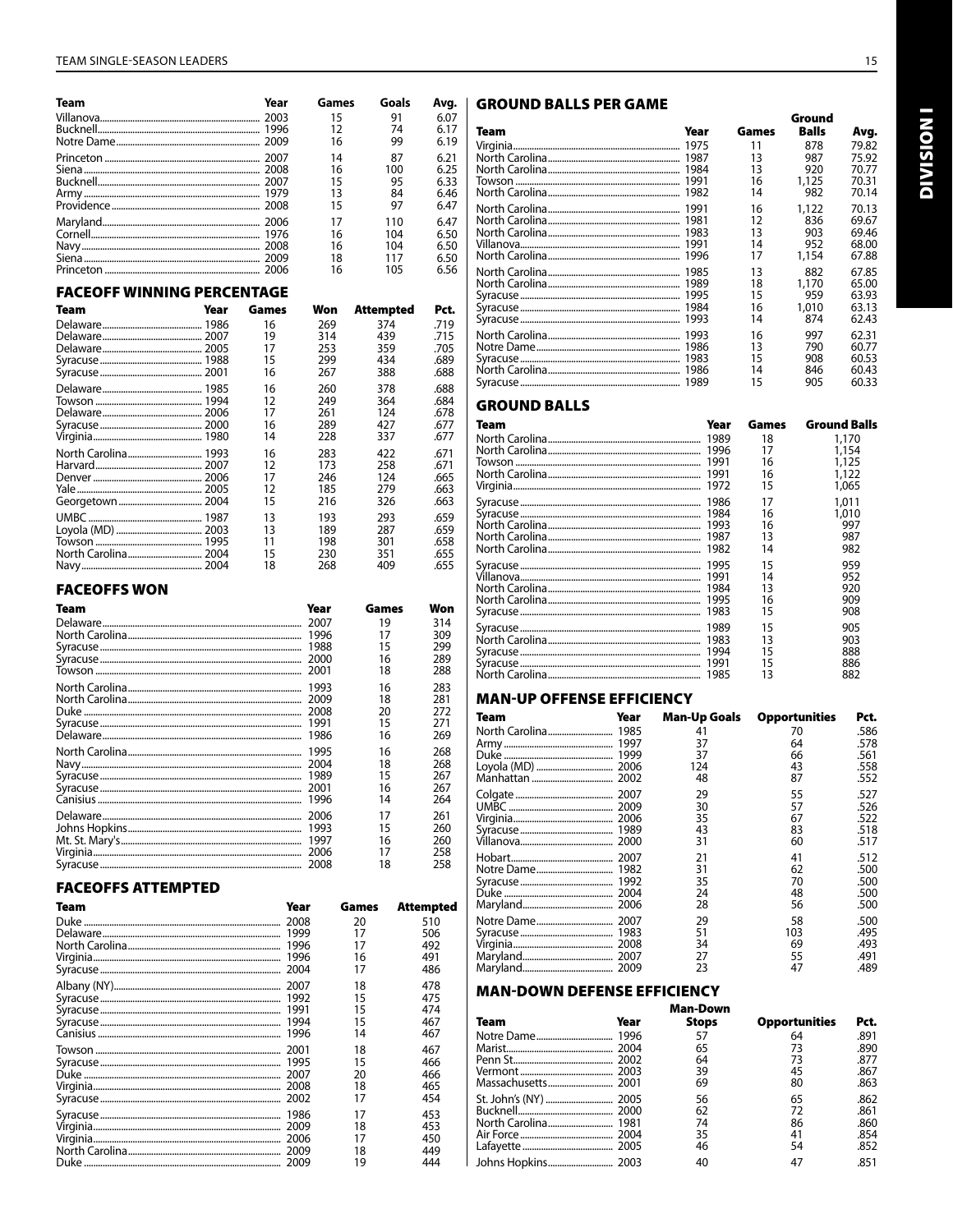|                                |      |       | <b>Man-Down</b> |     |                      |              | Team<br>Year        | Games | GF  | GA  | Margin | Mar./Gm.      |
|--------------------------------|------|-------|-----------------|-----|----------------------|--------------|---------------------|-------|-----|-----|--------|---------------|
| Team                           | Year |       | <b>Stops</b>    |     | <b>Opportunities</b> | Pct.         | 1977                | 13    | 213 | 91  | 122    | 9.38          |
|                                | 2004 |       | 85              |     | 100                  | .850         |                     | 14    | 233 | 107 | 126    | 9.00          |
|                                |      |       | 34              |     | 40                   | .850         |                     | 14    | 239 | 114 | 125    | 8.93          |
|                                |      |       | 62              |     | 73                   | .849         | North Carolina 1991 | 16    | 253 | 115 | 138    | 8.63          |
|                                |      |       | 101             |     | 119                  | .849         | Johns Hopkins 1978  | 14    | 237 | 117 | 120    | 8.57          |
|                                |      |       | 71              |     | 84                   | .845         |                     | 16    | 262 | 126 | 136    | 8.50          |
|                                |      |       | 64              |     | 76                   | .842         |                     | 14    | 255 | 136 | 119    | 8.50          |
|                                |      |       | 52<br>70        |     | 62<br>84             | .839<br>.833 |                     | 15    | 274 | 149 | 125    | 8.33          |
|                                |      |       | 50              |     | 60                   | .833         | Johns Hopkins 1979  | 13    | 197 | 89  | 108    | $8.3^{\circ}$ |
|                                |      |       |                 |     |                      |              |                     | 15    | 235 | 111 | 124    | 8.27          |
| <b>SCORING MARGIN PER GAME</b> |      |       |                 |     |                      |              |                     |       | 269 | 129 | 140    | 8.24          |
| Team<br>Year                   |      | Games | GF              | GA  | Margin               | Mar./Gm.     |                     | 12    | 200 | 103 | 97     | 8.08          |
| 1990                           |      | 13    | 271             | 124 | 147                  | 11.31        |                     | 16    | 247 | 120 | 127    | 7.94          |
|                                |      | 16    | 276             | 104 | 172                  | 10.75        | .2008               | 20    | 304 | 146 | 158    | 7.90          |
| 1974                           |      | 15    | 257             | 110 | 147                  | 9.80         | Johns Hopkins 1980  | 15    | 227 | 111 | 116    | 7.73          |
| Syracuse 1988                  |      |       | 261             | 118 | 143                  | 953          |                     | 14    | 215 | 107 | 108    | 7.71          |

**Wins** 

42<br>29<br>28<br>26<br>25<br>22<br>19<br>19<br>17

 $\begin{array}{c} 17 \\ 15 \\ 15 \\ 15 \\ 15 \\ 15 \end{array}$ 

 $\frac{15}{15}$ 

Wins

37<br>37<br>36<br>31<br>30<br>27<br>26<br>25<br>22<br>21<br>21<br>31<br>31<br>30<br>32<br>22<br>22<br>21<br>31<br>31<br>31<br>32<br>32<br>32<br>32<br>32<br>32<br>32<br>32<br>32<br>32

 $\frac{1}{11}$  $11$ 

**Wins** 

39<br>37<br>25<br>19<br>18

 $\begin{array}{c} 16 \\ 14 \end{array}$ 

# **Team Miscellaneous Leaders**

### **CONSECUTIVE VICTORIES**

| Team | <b>Dates</b>    |
|------|-----------------|
|      | 3/20/76-5/20/78 |
|      | 3/16/96-3/7/98  |
|      | 3/11/89-3/2/91  |
|      | 3/14/81-5/29/82 |
|      | 4/22/78-4/1/80  |
|      | 4/12/80-5/23/81 |
|      | 1970-71         |
|      | 3/10/84-3/30/85 |
|      | 3/2/91-3/4/92   |
|      | 3/5/05-2/25/06  |
|      | 2/17/06-5/29/06 |
|      | 1975-76         |
|      | 3/22/78-3/21/79 |
|      | 4/26/86-5/23/87 |
|      | 3/5/88-5/30/88  |
|      | 2/21/07-5/19/07 |
|      | 2/14-09-5/3/09  |

#### **CONSECUTIVE HOME VICTORIES**

| Team | <b>Dates</b>    |
|------|-----------------|
|      | 4/24/82-3/18/87 |
|      | 4/3/01-2/25/06  |
|      | 1977-85         |
|      | 4/24/82-5/19/85 |
|      | 4/29/78-3/20/82 |
|      | 4/12/80-7/21/84 |
|      | 4/21/90-3/26/94 |
|      | 4/18/87-5/20/90 |
|      | 3/20/76-3/31/79 |
|      | 4/8/95-3/6/99   |
|      | 5/20/72-5/10/75 |
|      | 3/7/92-3/10/95  |
|      | 3/31/07-2/20/09 |
|      | 3/27/04-5/13/06 |
|      | 3/9/92-3/11/95  |
|      | 5/14/94-4/19/96 |
|      | 1988-90         |
|      | 2/25/06-3/3/07  |
|      | 3/2/91-4/4/92   |
|      | 4/1/95-2/28/97  |
|      | 4/19/03-5/5/04  |

# **CONSECUTIVE CONFERENCE VICTORIES**

| <b>Team</b> | <b>Dates</b> |
|-------------|--------------|
|             |              |
|             |              |
|             |              |
|             |              |
|             |              |
|             |              |
|             |              |

| <b>Team</b>        | <b>Dates</b>               |                       | Wins<br>13<br>13<br>11                    |
|--------------------|----------------------------|-----------------------|-------------------------------------------|
|                    |                            |                       | 11<br>10<br>10<br>9                       |
| WINNING PERCENTAGE |                            |                       |                                           |
| Team<br>Year       | Won                        | Lost                  | Pct.                                      |
|                    | 16<br>13<br>13<br>12<br>14 | 0<br>0<br>0<br>0<br>0 | 1.000<br>1.000<br>1.000<br>1.000<br>1.000 |
|                    | 14<br>15<br>13<br>16<br>12 | 0<br>0<br>0<br>0<br>0 | 1.000<br>1.000<br>1.000<br>1.000<br>1.000 |
|                    | 15<br>16<br>17<br>15<br>15 | 0<br>0<br>0<br>1<br>1 | 1.000<br>1.000<br>1.000<br>.938<br>.938   |
|                    | 15<br>15<br>15             | 1<br>1<br>1           | .938<br>.938<br>.938                      |
| WINS IN A SEASON   |                            |                       |                                           |
|                    |                            |                       |                                           |

| Team | Year | Wins |
|------|------|------|
|      |      | 18   |
|      |      | 17   |
|      |      | 17   |
|      |      | 17   |
|      |      | 17   |
|      |      | 17   |
|      |      | 16   |
|      |      | 16   |
|      |      | 16   |
|      |      | 16   |
|      |      | 16   |
|      |      | 16   |
|      |      | 15   |
|      |      | 15   |
|      |      | 15   |
|      |      | 15   |
|      |      | 15   |
|      |      | 15   |
|      |      | 15   |
|      |      | 15   |
|      |      | 15   |
|      |      | 15   |
|      |      |      |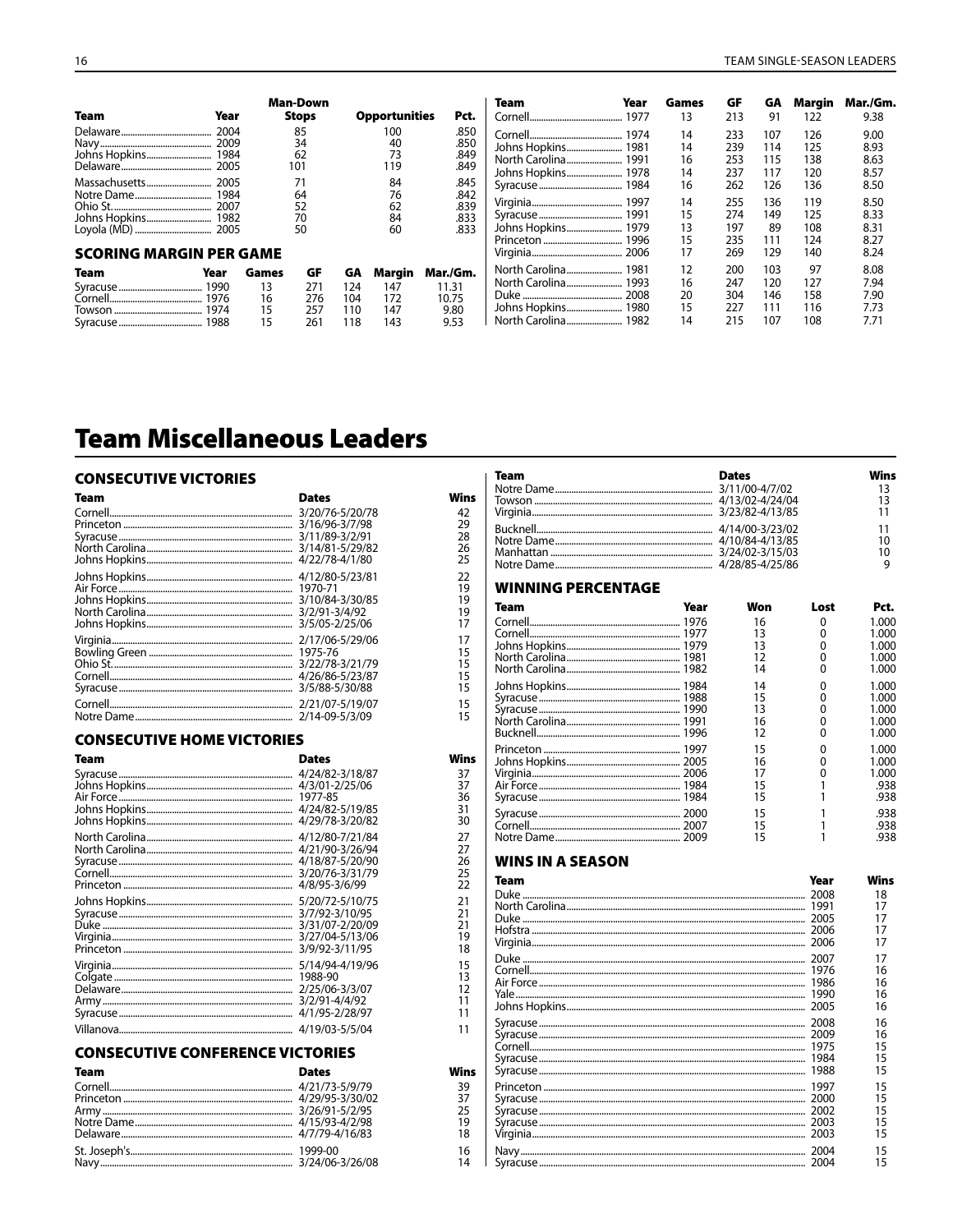| <b>Team</b> | Year | Wins |
|-------------|------|------|
|             |      |      |
|             |      |      |
|             |      |      |
|             |      |      |
|             |      |      |

#### CONSECUTIVE WINNING SEASONS

#### (streak can begin before 1971)

| <b>Team</b> | Years   | Seasons                       |
|-------------|---------|-------------------------------|
|             |         | *38<br>31                     |
|             |         | 20<br>*20<br>18               |
|             | 1971-83 | 16<br>$*16$<br>15<br>14<br>13 |
|             |         | 12<br>11<br>$*11$<br>9<br>8   |
|             |         | 7<br>7<br>$*7$<br>6           |
|             |         | 6<br>*6<br>5<br>5<br>5        |

*\*Active streak entering 2010 season. Note: Before the start of NCAA records in 1971, Delaware had five consecutive winning seasons from 1959 to 1963.* 

#### MOST IMPROVED WON-LOST RECORD

| Team | Year | W-L      | <b>Previous</b> | @Improved      |
|------|------|----------|-----------------|----------------|
|      |      | $14 - 4$ | $3 - 10$        | $8\frac{1}{2}$ |
|      |      | 17-3     | 5-8             | $8\frac{1}{2}$ |
|      |      | $16-2$   | 5-8             | $8\frac{1}{2}$ |
|      |      | $10-2$   | 2-9             | 7½             |
|      |      | $11 - 2$ | $3 - 7$         | $6\frac{1}{2}$ |
|      |      | $15 - 3$ | $6 - 7$         | $6\frac{1}{2}$ |
|      |      | 11-5     | $3-9$           | 6              |
|      |      | $9-3$    | $2 - 8$         | 6              |
|      |      | 10-3     | 4-9             | 6              |
|      |      | $9 - 3$  | 3-9             | 6              |
|      |      | $8-6$    | $2 - 12$        | 6              |
|      |      | $9 - 3$  | $3-9$           | 6              |
|      |      | 9-6      | $3 - 12$        | 6              |
|      |      | $10-7$   | $3 - 12$        | 6              |
|      |      | 14-1     | $6 - 4$         | $5\frac{1}{2}$ |
|      |      | $10 - 4$ | $4-9$           | $5\frac{1}{2}$ |
|      |      | $13-1$   | 7-6             | 5½             |
|      |      | 10-4     | 4-9             | $5\frac{1}{2}$ |
|      |      | 8-6      | $3-10$          | 5½             |

*@To determine games improved, add the difference in victories between the two seasons to the difference in losses, then divide by two. Includes postseason.* 

#### LARGEST MARGIN OF VICTORY

| <b>Team</b> | Date | <b>Opponent</b>     | Score    | Margin |
|-------------|------|---------------------|----------|--------|
|             |      | Fairleigh Dickinson | 34-1     | 33     |
|             |      | VMI                 | $38 - 5$ | 33     |
|             |      | Colgate             | $30-2$   | 28     |
|             |      | Ohio St.            | $29-1$   | 28     |
|             |      | МIТ                 | $27-0$   | 27     |
|             |      | Virginia Tech       | $32 - 5$ | 27     |
|             |      | Wittenberg          | 29-3     | 26     |
|             |      | Marist              | $30 - 4$ | 26     |
|             |      | North Carolina St.  | 27-2     | 25     |
|             |      | Connecticut         | 27-2     | 25     |
|             |      | <b>West Chester</b> | $27-2$   | 25     |
|             |      | Lehigh              | $32 - 7$ | 25     |
|             |      | Denver              | $28-3$   | 25     |
|             |      | FDU-Florham         | $28-3$   | 25     |
|             |      | Wittenberg          | $26-1$   | 25     |
|             |      | Radford             | $29 - 4$ | 25     |

# NCAA Tournament SINGLE-GAME ATTENDANCE

| Attnd.                               | Teams (Score), Date                                                                                                                                                                                                                    | Location                                              |
|--------------------------------------|----------------------------------------------------------------------------------------------------------------------------------------------------------------------------------------------------------------------------------------|-------------------------------------------------------|
| 52,004                               | Johns Hopkins (8) vs. Delaware (3) and<br>Duke (12) vs. Cornell (11), May 26, 2007                                                                                                                                                     | Baltimore                                             |
| 49,562<br>48,970<br>48,443<br>48,224 | Massachusetts (8) vs. Maryland (5) and<br>Virigina (17) vs. Syracuse (10), May 27, 2006<br>Syracuse (13) vs. Johns Hopkins (10), May 26, 2008<br>Johns Hopkins (12) vs. Duke (11), May 28, 2007<br>Syracuse (12) vs. Virginia (11) and | Philadelphia<br>Foxborough, Mass.<br><b>Baltimore</b> |
|                                      | Johns Hopkins (10) vs. Duke (9), May 24, 2008                                                                                                                                                                                          | Foxborough, Mass.                                     |
| 47,062<br>46,923                     | Virginia (15) vs. Massachusetts (7), May 29, 2006<br>Syracuse (15) vs. Johns Hopkins (9) and                                                                                                                                           | Philadelphia                                          |
| 45,275                               | Navy (8) vs. Princeton (7), May 29, 2004<br>Duke (18) vs. Maryland (9) and                                                                                                                                                             | Baltimore                                             |
| 44,920<br>41,935                     | Johns Hopkins (9) vs. Virginia (8), May 28, 2005<br>Johns Hopkins (9) vs. Duke (8), May 30, 2005<br>Syracuse (10) vs. Cornell (9), May 25, 2009                                                                                        | Philadelphia<br>Philadelphia<br>Foxborough, Mass.     |
| 37,944<br>37,823<br>36,594           | Virginia (9) vs. Johns Hopkins (7), May 26, 2003<br>Johns Hopkins (19) vs. Syracuse (8), May 24, 2003<br>Syracuse (17) vs. Duke (7) and                                                                                                | <b>Baltimore</b><br><b>Baltimore</b>                  |
| 30,327                               | Cornell (15) vs. Virginia (6), May 23, 2009<br>Maryland (16) vs. Johns Hopkins (8), May 27, 1995                                                                                                                                       | Foxborough, Mass.<br>College Park, Md.                |
|                                      | REGULAR SEASON SINGLE-GAME ATTENDANCE                                                                                                                                                                                                  |                                                       |
| Attnd.                               | Teams, Date                                                                                                                                                                                                                            | Location                                              |

| Attnd.<br>30,192*                              | Teams, Date<br>Ohio St. vs. Notre Dame, April 25, 2009                                                                                                                                                         | Location<br>Columbus, Ohio                                                                |
|------------------------------------------------|----------------------------------------------------------------------------------------------------------------------------------------------------------------------------------------------------------------|-------------------------------------------------------------------------------------------|
| 29,601*<br>22,308                              | Ohio St. vs. Denver, April 19, 2008                                                                                                                                                                            | Columbus, Ohio                                                                            |
| 20,732                                         | Virginia vs. North Carolina, Syracuse vs. Princeton<br>and Hofstra vs. Delaware, April 4, 2009<br>Johns Hopkins vs. Maryland and                                                                               | East Rutherford, N.J.                                                                     |
|                                                | Army vs. Navy, April 11, 2009                                                                                                                                                                                  | Baltimore                                                                                 |
| 20,180                                         | Johns Hopkins vs. Princeton and<br>Virginia vs. Syracuse, March 3, 2007                                                                                                                                        | Baltimore                                                                                 |
| 19,850                                         | Johns Hopkins at Maryland, April 18, 1987                                                                                                                                                                      | College Park, Md.                                                                         |
| 19,165<br>18,694<br>18,489<br>18,458           | Syracuse vs. Virginia and<br>Johns Hopkins vs. Princeton, March 1, 2008<br>Johns Hopkins at Navy, April 24, 2004<br>Johns Hopkins vs. Navy, May 8, 1971<br>Hobart at Syracuse, April 14, 1990                  | Baltimore<br>Annapolis, Md.<br>Houston<br>Syracuse, N.Y.                                  |
| 18,244<br>17,586<br>17,119                     | Johns Hopkins at Syracuse, March 24, 1990<br>Johns Hopkins at Maryland, May 12, 1973<br>Johns Hopkins vs. Princeton and<br>Duke vs. Maryland, February 28, 2009                                                | Syracuse, N.Y.<br>College Park, Md.<br>Baltimore                                          |
| 16,759<br>16,595                               | Johns Hopkins at Maryland, April 22, 1989<br>Virginia at Syracuse, February 27, 2009                                                                                                                           | College Park, Md.<br>Syracuse, N.Y.                                                       |
| 16,042<br>15,283<br>15,271<br>15,109<br>14,625 | Johns Hopkins at Navy, April 19, 2008<br>Johns Hopkins at Maryland, April 28, 1979<br>Johns Hopkins at Navy, April 20, 2002<br>Maryland at Navy, April 3, 2009<br>Maryland at Navy, April 6, 2007              | Annapolis, Md.<br>College Park, Md.<br>Annapolis, Md.<br>Annapolis, Md.<br>Annapolis, Md. |
| 14,386<br>14,124<br>13,857<br>13,722<br>13,638 | Johns Hopkins at Maryland, May 14, 1977<br>Maryland at Navy, April 8, 2005<br>Johns Hopkins at Navy, April 22, 2006<br>Syracuse at Massachusetts, April 25, 2009<br>North Carolina at Syracuse, March 27, 1992 | College Park, Md.<br>Annapolis, Md.<br>Annapolis, Md.<br>Amherst, Mass.<br>Syracuse, N.Y. |
|                                                | *Game held in conjunction with spring football game. Note: Before the start of NCAA records                                                                                                                    |                                                                                           |

*\*Game held in conjunction with spring football game. Note: Before the start of NCAA records in 1971, the May 12, 1962, matchup of Johns Hopkins at Navy attracted 14,000 fans. The NCAA thanks Stacie Michaud and Paul Krome for contributing research.*

### SINGLE-SEASON TOTAL ATTENDANCE

| Team | Year | Games | <b>Attendance</b> |
|------|------|-------|-------------------|
|      |      | 18    | 195,530           |
|      |      | 17    | 192,499           |
|      |      | 18    | 183,567           |
|      |      | 17    | 177.488           |
|      | 2007 | 20    | 170,639           |
|      |      | 17    | 162,361           |
|      |      | 16    | 156,146           |
|      |      | 16    | 129,300           |
|      |      | 18    | 127,570           |
|      |      | 18    | 125,148           |
|      | 1990 | 13    | 121.034           |
|      | 2009 | 17    | 119,633           |
|      |      | 16    | 118,701           |
|      |      | 15    | 118,004           |
|      |      | 15    | 115,416           |
|      | 1989 | 15    | 110,934           |
|      |      | 17    | 109,964           |
|      |      | 17    | 109,547           |
|      |      | 16    | 109,033           |
|      |      | 20    | 105,472           |